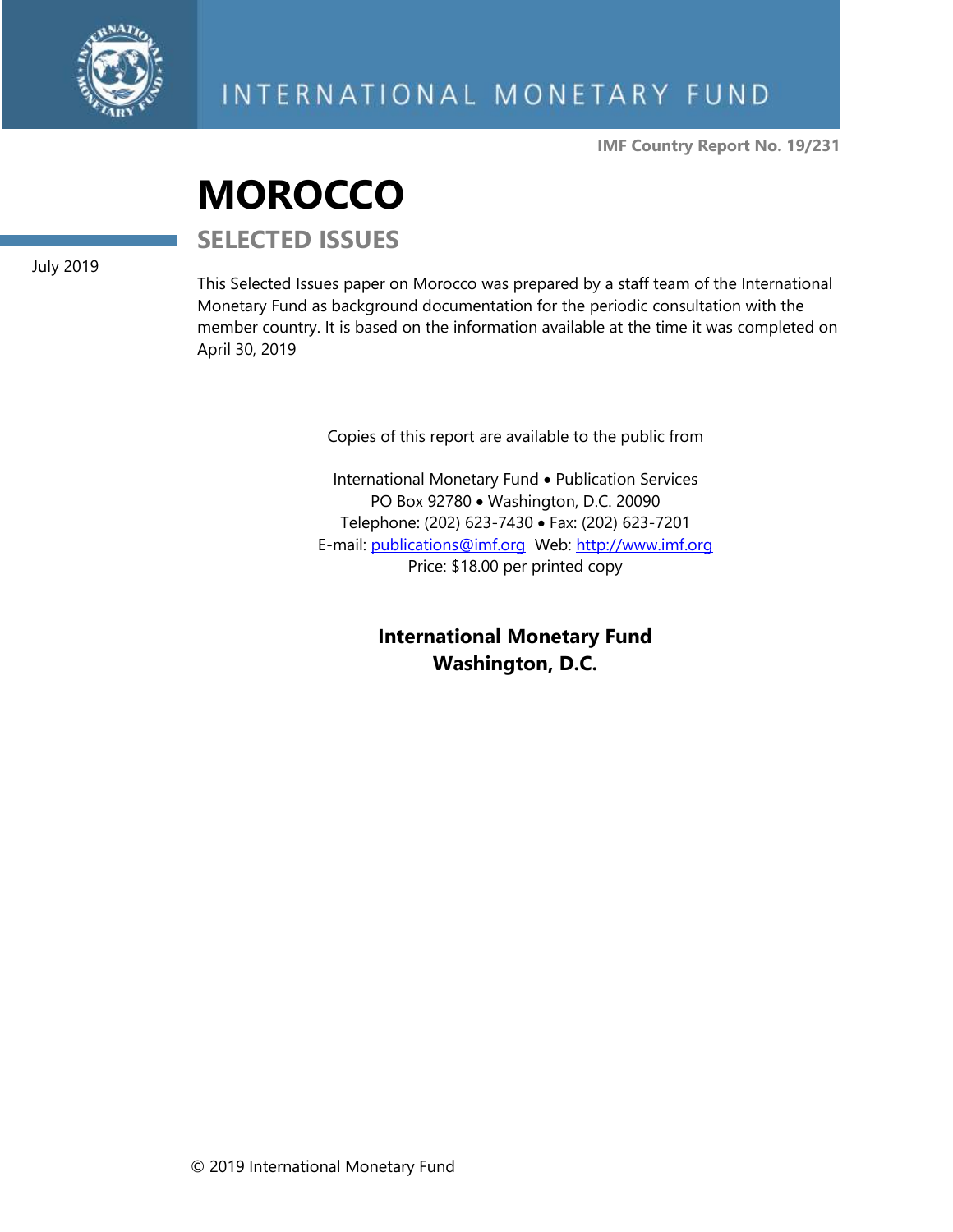

**SELECTED ISSUES** 

April 30, 2019

Approved By **Middle East and Central Asia Department** 

Prepared by Babacar Sarr, Mokhtar Benlamine, and Zsuzsa Munkacsi

# **CONTENTS**

#### **PROMOTING JOB-RICH GROWTH IN MOROCCO THROUGH WELL SEQUENCED**

|                                                                                  | $\sim$ 3 |
|----------------------------------------------------------------------------------|----------|
| B. Macroeconomic Effects of Structural Reforms: Brief Overview of the Literature |          |
|                                                                                  |          |
|                                                                                  |          |
|                                                                                  |          |
|                                                                                  |          |
|                                                                                  | 13       |

#### **FIGURES**

| 1. Nonagricultural Growth Decomposition                                                  |     |
|------------------------------------------------------------------------------------------|-----|
| 2. Growth-Unemployment Nexus                                                             | 6   |
| 3. Unemployment by Category_                                                             |     |
| 4. Labor Market Regulations __                                                           | - 8 |
| 5. Doing Business and Competitiveness                                                    | 10  |
| 6. Macroeconomic Effects of Single/Joint Labor and Product Market Reforms in 10 Years 15 |     |
| 7. Macroeconomic Effects of Labor and Product Market Reform Sequencing in 20 Years       | -16 |

#### **TABLES**

| 1. Reform Priorities                                                                |  |
|-------------------------------------------------------------------------------------|--|
| 2. Short-Term Effects (After 5 Years) of Structural Reforms on Selected on Selected |  |
| Macroeconomic Indicators                                                            |  |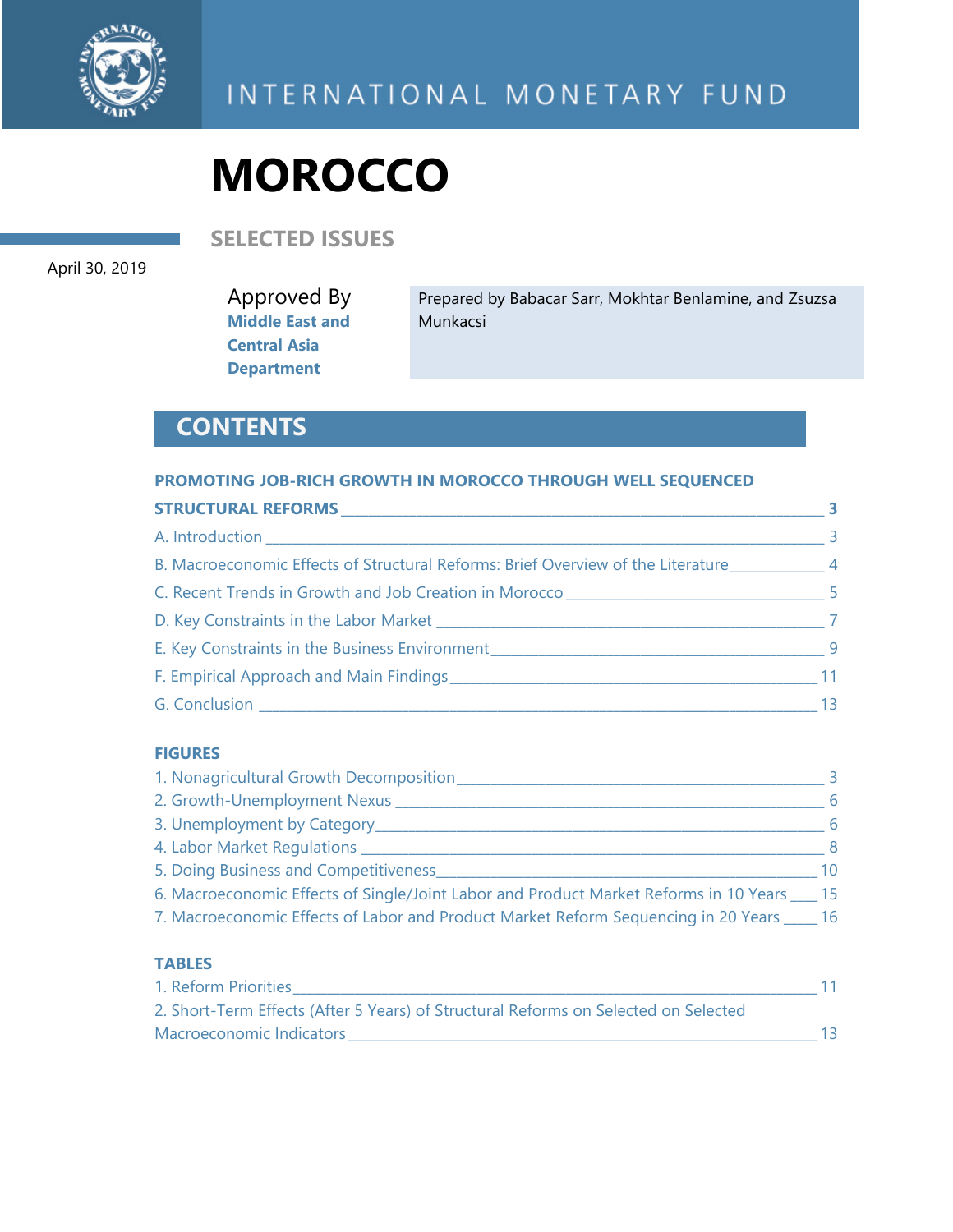#### **ANNEXES**

| I. Structure of the Model                    |    |
|----------------------------------------------|----|
| II. Evaluating the Steady State of the Model | 25 |
| III. Calibration of Steady State Parameters  | 26 |
| References                                   |    |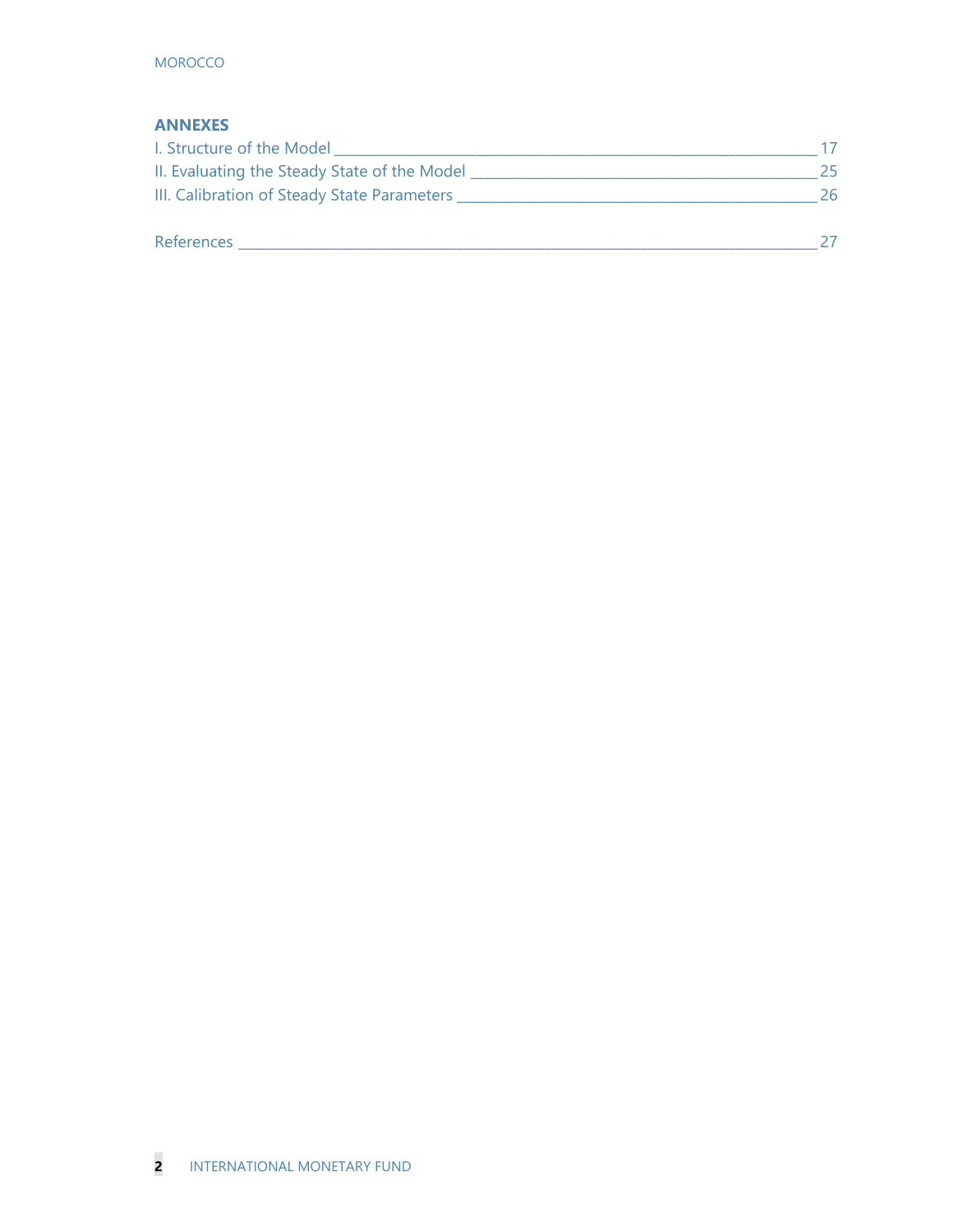# **PROMOTING JOB-RICH GROWTH IN MOROCCO THROUGH WELL SEQUENCED STRUCTURAL REFORMS**

*This paper studies the potential for well-sequenced labor and product market reforms to play a more important role in promoting growth and job creation in Morocco. A Dynamic General Equilibrium model is used to assess the macroeconomic effects of different reform scenarios (isolated, coordinated, or sequenced) that reduce hiring costs and/or firms' entry costs in the presence of a large informal sector. We find that reforms are most effective if executed in a coordinated fashion, as implementing simultaneous reforms in the labor and product markets could add about 2.5 percent of GDP growth and reduce unemployment by about 2.2 percentage points after five years. If reforms are to be introduced sequentially, due for instance to capacity or political economy constraints, starting with product market reforms is more effective in boosting output in the short-run while starting with labor market reforms would reduce unemployment faster.* 

#### **A. Introduction**

-

**1. While substantial reforms have been undertaken by the Moroccan authorities in the last two decades, promoting job-rich growth has proven challenging.** Domestic and external vulnerabilities were significantly reduced, and the authorities have taken strong policy actions to improve macroeconomic conditions. However, economic growth has been volatile and not strong enough to significantly reduce unemployment. This is partly due to relatively low and volatile total factor productivity (TFP) growth, which has slowed since the global financial crisis<sup>1</sup> (Figure 1).



**2. Raising Morocco's growth potential and reducing unemployment will require prompt and consistent implementation of well-sequenced structural reforms.** In 2017, the government planned for ambitious structural reforms on several fronts, including the education system, the labor market, the business environment, and public sector governance.<sup>2</sup> As a general principle, great attention needs to be paid to the coordination and sequencing of reforms, while considering their

<sup>1</sup> This assessment is consistent with previous studies by Bank Al Maghrib (Estimation de la croissance potentielle de l'economie marocaine, Document de travail, 2017) and the Ministry of Finance (La croissance potentielle de l'economie marocaine, DEPF Policy Brief, 2017).

<sup>&</sup>lt;sup>2</sup> These reforms are to contribute to the government's objectives of raising economic growth to 4.5-5.5 percent and reducing unemployment to 8.5 percent by 2021.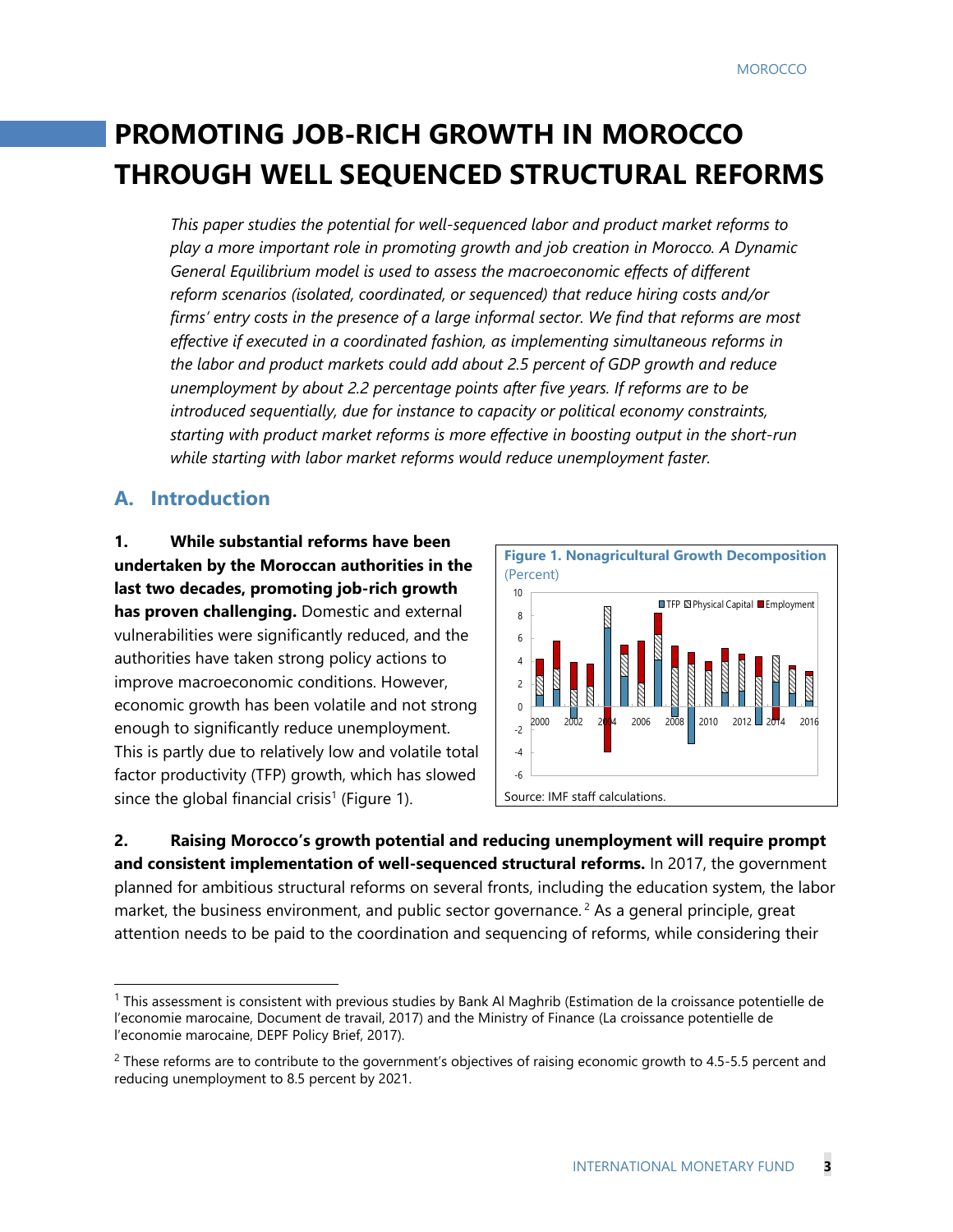distributional impacts.3 Indeed, insufficient policy coordination could lead to either blockages from various stakeholders, or incoherent public policies. A credible reform strategy is even more desirable in a context where the authorities may lack the political and public support needed to implement some difficult reforms. Aware of these challenges, the government strengthened the strategic coordination and execution of reforms with the creation of a dedicated commission placed directly under the authority of the Head of government in 2017.

**3. This paper assesses the potential reaction of output and employment to different reform scenarios in Morocco.** We focus on two broad reform categories emphasized in the literature as having significant potential for promoting growth and employment in emerging markets: (i) reduction of firm's barriers to entry, and (ii) improvement in labor market policies and human capital. More specifically, a dynamic general equilibrium model with informal product and labor markets is used to study the impacts of single, combined, and sequenced sets of reforms, while considering the transitional dynamics when the economy moves to a new equilibrium.<sup>4</sup> In doing so, we can measure the benefits and costs of structural reforms in Morocco with the goal of identifying the most welfare-enhancing package of reforms, as well as quantifying their short- and medium-term effects on output and unemployment.

### **B. Macroeconomic Effects of Structural Reforms: Brief Overview of the Literature**

**4. The macroeconomic impact of structural reforms has been the focus of a large theoretical and empirical literature.** Various types of structural reforms are covered in the literature, and this section focuses mainly on labor market reforms (LMRs) and product market reforms (PMRs). TFP is generally found to be one of the main channels through which structural reforms affect growth. With regard to product markets, several studies find robust evidence that low market competition slows productivity growth (Égert, 2017; Dabla-Norris and others, 2016). Liberalizing product markets can improve efficiency and boost job creation. When businesses are faced with onerous or inconsistent regulatory enforcement and corruption, they have an incentive to hide their activities in the underground economy (Singh and others, 2012). In addition to PMRs, a vast literature documents the impacts of labor market institutions and policies on output and employment. Cacciatore and others (2012) predicts that lower firing costs lead to an increase in unemployment in the initial year after the reform, but this effect is quickly reversed in subsequent years. While labor market deregulation generally appears to have a smaller positive impact on TFP than PMRs (Bouis and Duval, 2011), some studies find that stringent employment protection does lower productivity growth (Cette and others, 2014; Bassanini and others, 2009). Muravyev (2014) claims that more rigid labor market institutions tend to negatively affect employment rates of more disadvantaged workers (women, less educated, and the youth), and could lead to greater labor market segmentation and informality.

<sup>&</sup>lt;sup>3</sup> See IMF (2017) for the distributional impacts of macro-structural policies.

<sup>&</sup>lt;sup>4</sup> See Anand and Khera (2016) and Munkacsi and Saxegaard (2017). Annex I provides a detailed presentation of the model.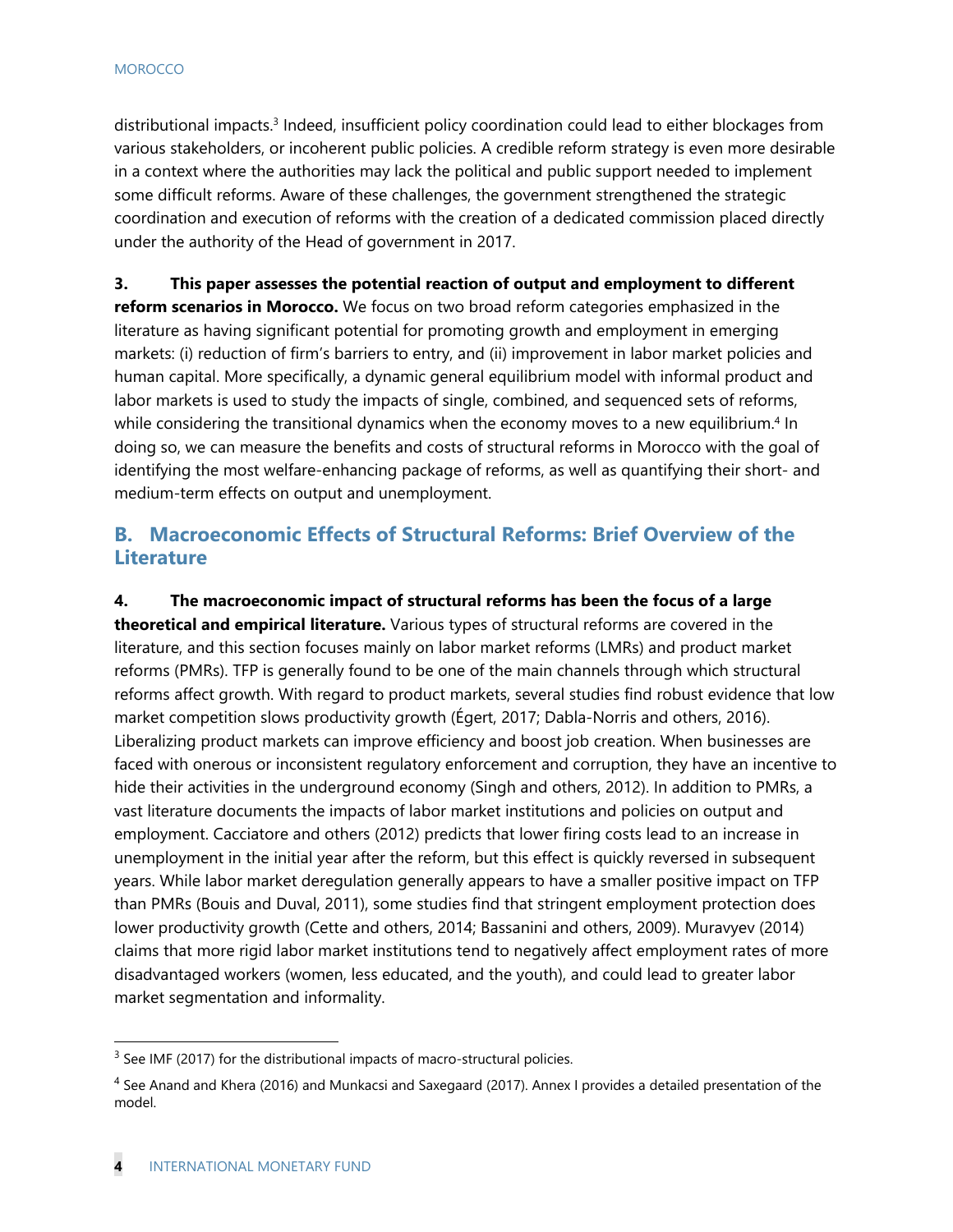#### **5. The literature also addresses the appropriate timing and sequencing of reforms**.

Reform coordination and sequencing matter because the impact of a specific policy may depend on other policies implemented at the same time. Bordon and others (2016) show that gains from LMRs tend to be offset in the first few years by a greater rate of job destruction if reforms are implemented during periods of economic slack. Munkacsi and Saxegaard (2017) explore reform packages and sequencing in South Africa and find that both LMRs and PMRs increase output, and that combining them reduces short-term costs. They suggest that it is usually preferable to start with LMRs as they have a shorter period of adjustment. Anand and Khera (2016) also find that combining LMRs and PMRs has greater impact on output and employment and leads to lower informality.

#### **6. Several studies attempted to quantify the macroeconomic impact of structural reforms**

**in Morocco.** IMF (2011) finds that greater labor market flexibility could reduce unemployment in Morocco by about 1.5 to 3.5 percentage points over the medium term. IMF (2013) and IMF (2016) assess that the growth gain from undertaking a full range of structural reforms might come close to 2.5 percentage points. IMF (2018) identifies several institutional frictions that hinder labor reallocation, including restrictions on the use of fixed-term contracts, firing, and working-hours flexibility, and concludes that addressing these frictions would promote labor reallocation towards higher productivity sectors, thus raising productivity growth and employment. World Bank (2018) highlights the need to foster inclusion as a crucial factor to attain a higher level of economic growth and job creation in Morocco. This entails more inclusive market and public institutions, greater human capital formation, and more opportunities for all citizens, particularly youth and women.

#### **C. Recent Trends in Growth and Job Creation in Morocco**

#### **Economic Growth**

**7. Since the global financial crisis, Morocco's macroeconomic performance has been challenged by a combination of domestic vulnerabilities and external shocks.** GDP growth averaged about 5 percent in the 2000s, supported by strong physical capital accumulation, broadly favorable external conditions, reform implementation, and economic diversification. Extreme poverty was eradicated, and health and educational outcomes improved, though significant social and spatial inequalities persisted. Between 2010 and 2017, growth slowed and averaged 3.6 percent, reflecting the impact of external factors (e.g., euro area slowdown and higher commodity prices) and structural rigidities that slowed productivity growth. The fiscal and external positions deteriorated, with public debt increasing to 65 percent of GDP in 2017 and international reserves declining to about five months of imports in recent years.

#### **8. In light of these developments, a debate has emerged on Morocco's growth model.**

Recent trends highlight the slow pace of structural changes in the Moroccan economy and the need to significantly improve productivity. In a recent speech to parliament, King Mohamed VI emphasized that "the national development model no longer responds to citizens' growing demands and pressing needs; it has not been able to reduce disparities between segments of the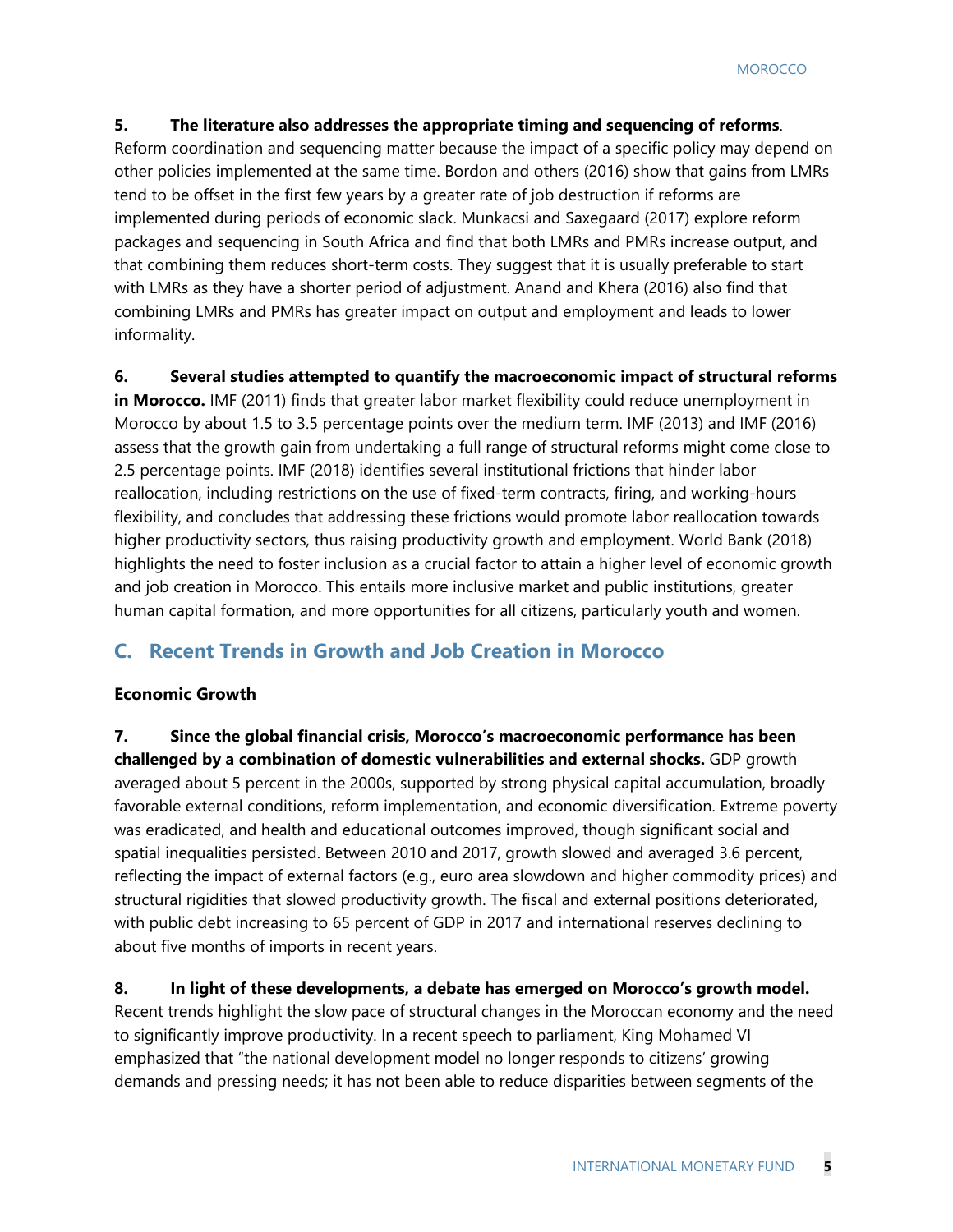population, correct inter-regional imbalances or achieve social justice."<sup>5</sup> The authorities pointed out that a new growth model for Morocco should guarantee the effectiveness of rights, the reduction of social and territorial inequalities, and the consolidation of social cohesion, and required a structural transformation of the economy to strengthen its capacity to create jobs and improve competitiveness.

#### **The Growth-Employment Nexus**<sup>6</sup>

**9. Despite sustained growth, unemployment has not declined significantly since the early 2000s** (Figure 2). Job creation, most of which has taken place in the private sector, has not been sufficient to absorb the growing share of the working-age population.7 The working-age population grew faster than the labor force, which resulted in a decline in the labor force participation rate by more than 6 percentage points between 2000 and 2018 (from 53.1 percent to 46.2 percent). A sharp gender gap is also persistent in the labor market, with female labor force participation rate remaining particularly low at 22.2 percent in 2018.

#### **10. Unemployment has hovered around**

**10 percent in the last decade.** Youth is the category of population affected by the highest unemployment rate (26 percent), followed by graduates (17.1 percent). Underemployment is also as high as unemployment at around 10 percent (16.1 percent for the youth). Therefore, 33 percent of the youth are either under- or unemployed. This ratio reaches 50 percent in urban areas.





<sup>&</sup>lt;sup>5</sup> His Majesty King Mohamed VI, excerpt from the speech during the parliament's opening session (October 2017). http://www.chambredesrepresentants.ma/fr/discours-royaux/sm-le-roi-mohammed-vi-prononce-un-discourslouverture-de-la-premiere-session-de-la

 $6$  The figures in this section are from the HCP national employment survey (2018).

 $<sup>7</sup>$  The private sector represents about 88 percent of total employment in Morocco. Between 2005 and 2015, private</sup> sector job creation increased by 11. 2 percent, against 8.2 percent in the public sector (*Rapport détaillé sur l'activité, l'emploi et le chômage*, HCP, 2015).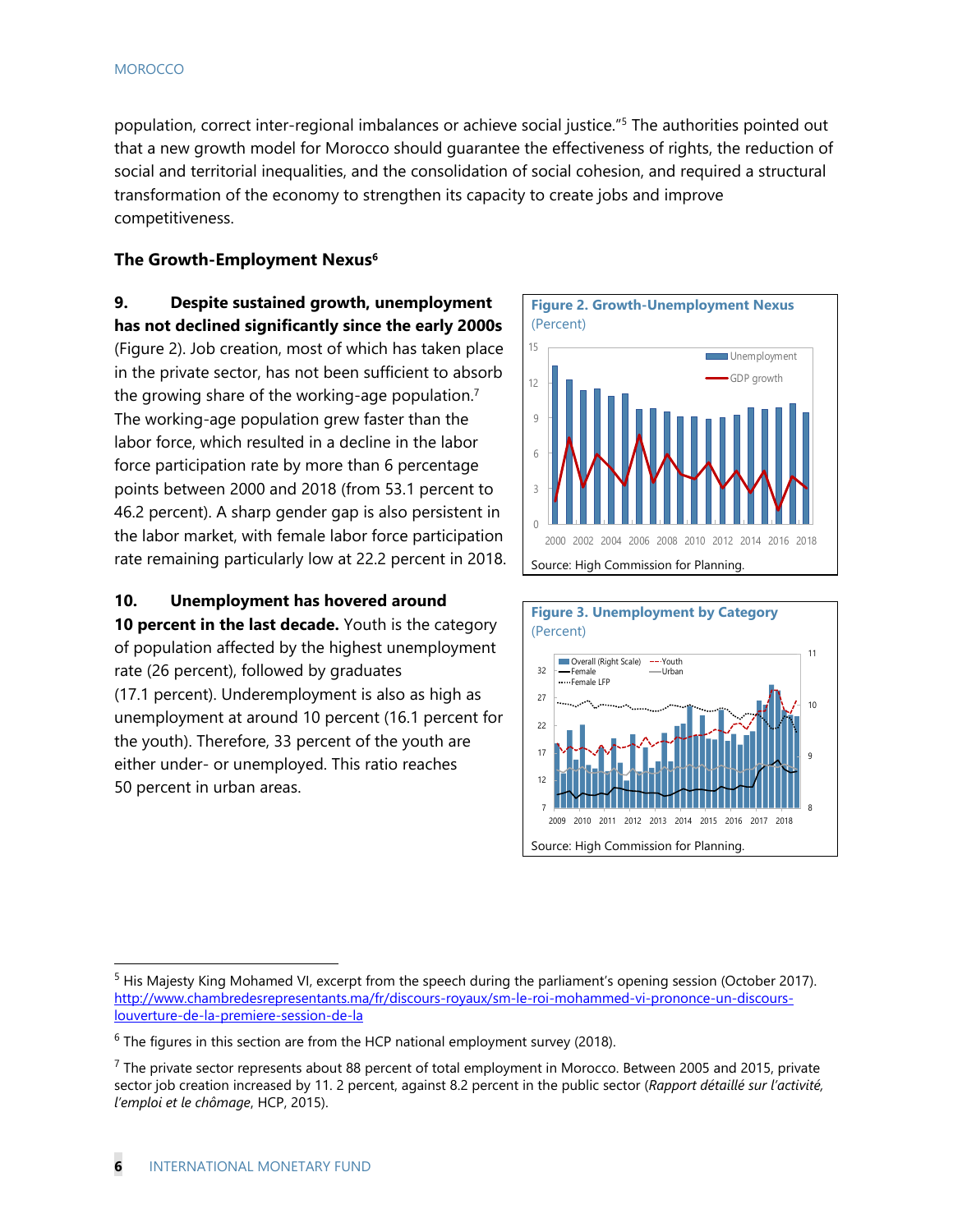## **D. Key Constraints in the Labor Market**

#### **Education and Training**

**11. There is a stark contrast in Morocco between high education spending, poor educational outcomes, and unemployment (IMF, 2016).** The 2018 national employment survey reveals an overrepresentation of untrained or poorly educated workers and only a minority of highly educated workers. About 63 percent of employed people are without a diploma (45.2 percent in urban areas compared to 81.7 percent in rural areas), whereas higher-level graduates represent only 11.4 percent. Low learning outcomes and early dropouts continue to remain serious challenges (World Bank, 2018). A crucial hurdle for the educational system is related to the mismatches between tertiary training and the skills needed in the labor market. This could indirectly affect hiring costs as employers may need to provide on-the-job training to new workers.

**12. To reduce skill mismatches, vocational training has been strengthened.** Morocco's ratio of vocational trainees is now higher than the MENA region's average (Boudarbat and Egel, 2014). Still, job prospects for vocational training graduates remain weak. Indeed, the unemployment rate among trainees was 24.5 percent in 2017, against 16 percent for general education graduates. Furthermore, the unemployment rate increases with the level of vocational training received. For vocational training graduates employed, 33 percent of them (compared to 11 percent of those in general education) occupy positions at levels below their qualification.

#### **Labor Market Regulations**

-

**13. Labor market regulations are relatively restrictive in Morocco and may discourage job creation** (Figure 4). For instance, there are important restrictions to the use of fixed-term contracts, which are only allowed in cases where the employment relationship cannot fit in an indefinite framework.<sup>8</sup> Furthermore, the maximum contract duration is one year, renewable only once in limited cases. After this period, companies must switch to open-ended contracts. Regarding firing regulations, the labor code stipulates that only serious professional misconduct may justify dismissal (with a few exceptions), and unfair dismissal procedures introduce considerable uncertainty for employers, potentially hindering labor demand. Finally, Morocco has a high ratio of minimum to average wages compared to neighboring countries (World Bank, 2018), and in 2015, the minimum wage in urban areas represented almost 100 percent of national income per capita, which is high by international standards (HCP, 2017).

 $8$  Fixed-term contacts can be used when replacing another employee whose employment contract is suspended, unless the latter is due to a strike; when there's a temporary increase of the company's business; or when the work is strictly seasonal.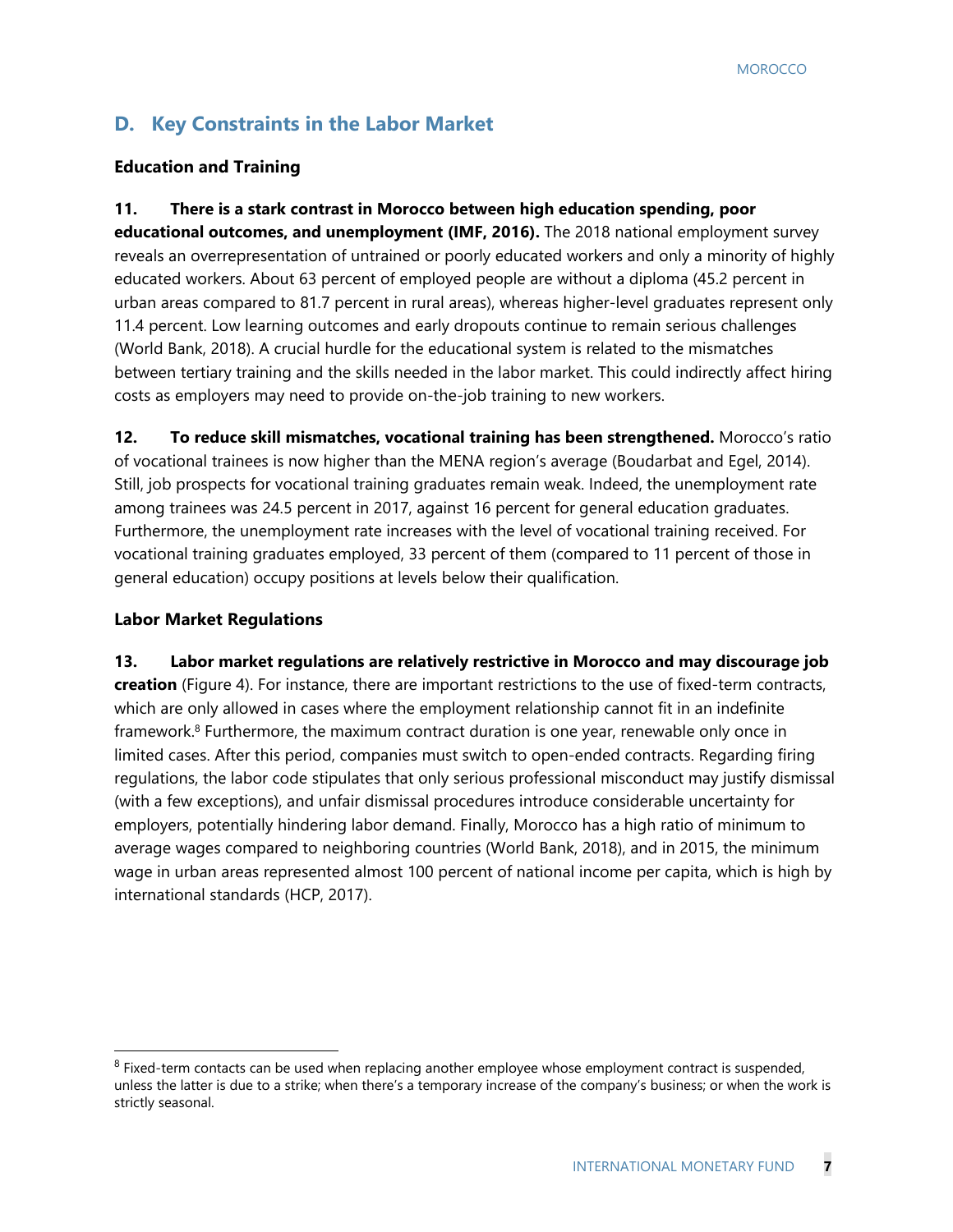

#### **14. Only a minority of workers is covered by social security, which also contributes to greater informality in the labor market.** The current social protection system is highly fragmented. It is composed of several insurance and social assistance programs, ranging from universal transfers to mechanisms targeting specific population groups. Rationalizing these programs could help establish a more comprehensive unemployment insurance scheme (the current scheme provides replacement income for up to six months), helping to better protect workers and complementing other LMRs.

#### **The Informal Economy**

**15. Informality is a key feature of the Moroccan economy.** The HCP conducted three surveys of the informal economy in the last two decades (2000, 2007, and 2014).<sup>9</sup> According to the 2014 survey results, the informal economy represented 11.5 percent of nonagricultural GDP, and the number of informal units increased at an average rate of 1.2 percent per year since 2007, reaching 1.68 million units in 2014, most of them (71 percent) concentrated in urban areas. Previous studies have shown that informality reflects the lack of access to education, excessive labor market regulations, and complex bureaucratic procedures among other factors.10

#### **16. Labor market informality is close to 40 percent in the non-agricultural sector.**

Employment in the informal sector amounted to 2,376 million jobs in 2014, compared with 2,216 million in 2007 and 1,902 million in 1999. The share of informal sector employment in nonagricultural employment remains high but has declined slightly to 36.3 percent in 2014 up from 37.3

 $9$  These surveys covered all but the agriculture sector for which specific surveys are designed. Other studies have found the contribution of the informal economy to be larger in Morocco.

<sup>&</sup>lt;sup>10</sup> See for instance Angel-Urdinola and Tanabe (2012).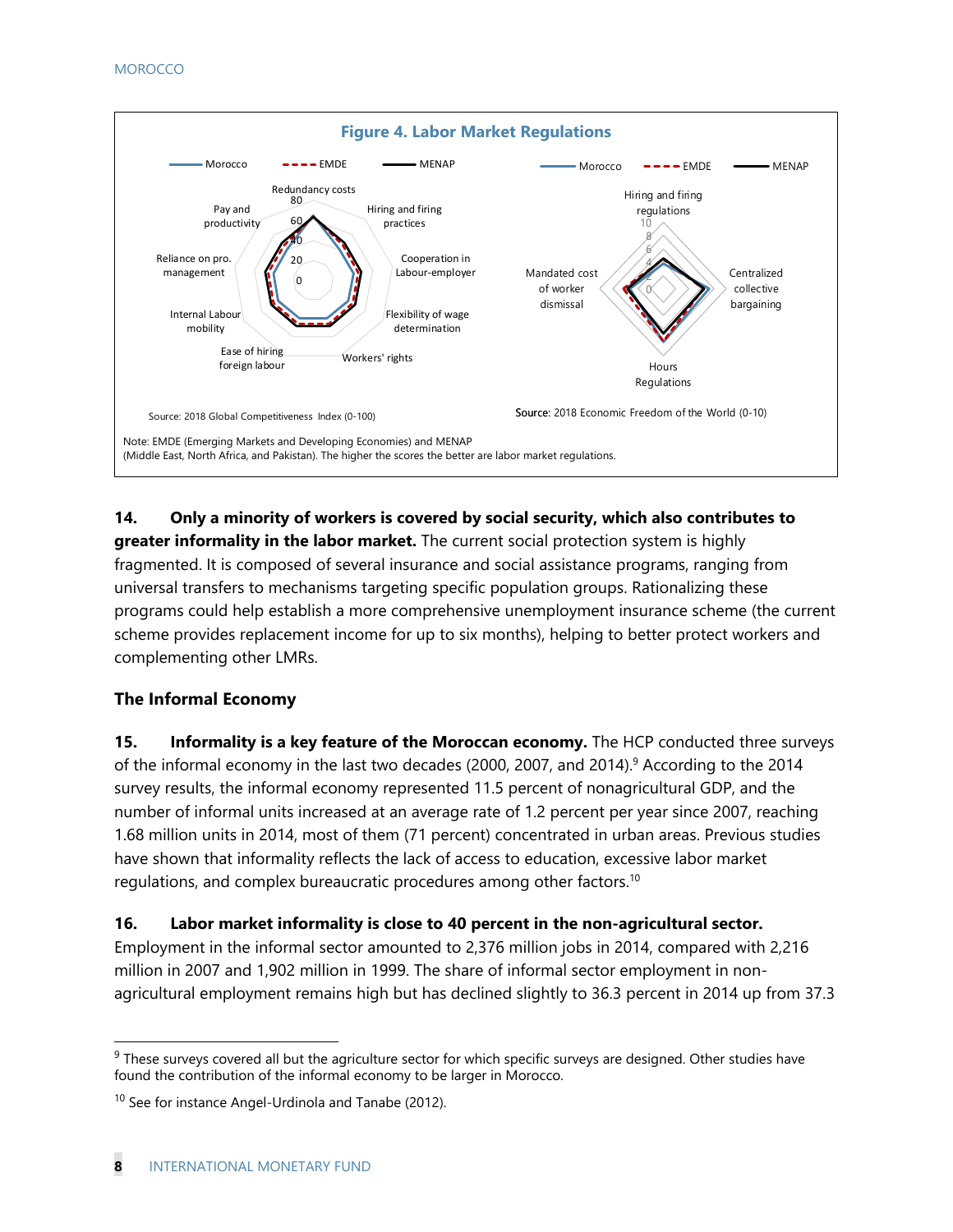percent in 2007. At the same time, the informal sector is highly labor intensive, and investment is low and represented only 1 percent of the total investment in 2014.

#### **E. Key Constraints in the Business Environment**

#### **17. Morocco has made considerable progress in improving its business environment.**

Efforts have focused on easing procedures (e.g., for customs transactions, property rights, and enterprise creation) and providing better protection for investors. As a result, Morocco has attracted sustained inflows of foreign investment, and its ranking in the *Doing Business* and *Global Competitiveness* reports (Figure 5) has improved. For instance, the country gained 68 ranks in *Doing Business* between 2010 and 2019 (from 128th to 60th).

**18. Further reforms would help promote more private sector-led growth.** A survey of different indicators shows that further progress is needed in the following areas:

- **SME access to finance.** At about 16 percent of total credit, SME credit is relatively high, but it has been stagnant in recent years and collateral requirements can be high. While 76 percent of large enterprises in the 2013 World Bank enterprise survey had a bank loan or a line of credit, this was the case for only 42 and 57 percent of small and medium enterprises, respectively (World Bank, 2018). IMF (2019) estimated that greater SME financial inclusion could help increase economic growth in Middle Eastern countries by about 0.5 percentage point annually.
- **Payment delays.** According to the payment survey by Coface, payment delays have increased from 66 days in 2015 to 99 days in 2017 on average (the new regulatory framework aims at 60 days). The percentage of firms that faced delays greater than 120 days surged in 2017, at 42 percent instead of 13 percent in 2016, with delays of up to 158 days for very small enterprises. The government created an Observatory of payment delays to address this issue, which could rapidly improve business conditions for SMEs by easing their cash flow situations.
- **Corruption.** Corruption reduces competition and creates uncertainty for potential market entrants (Campos and others, 2010). According to the World Bank's 2013 Enterprise Survey, over 20 percent of enterprises indicate that it is the largest impediment to doing business in Morocco compared to 7 percent in the MENA region.
- **Competition.** SMEs often find it difficult to access certain markets or sectors due to barriers to entry or the existence of monopolies or oligopolies favoring dominant positions (World Bank, 2018). Promoting market competition will be key to enhance private sector-led growth, and the reactivation of the Competition Council in 2018 should support progress in this area. Table 1 summarizes key reforms in the areas described above that could help Morocco promote higher and job-rich growth. The next section will analyze the impact on output and unemployment of different reform scenarios in these areas, focusing on two key variables, namely formal firms' hiring costs and entry costs.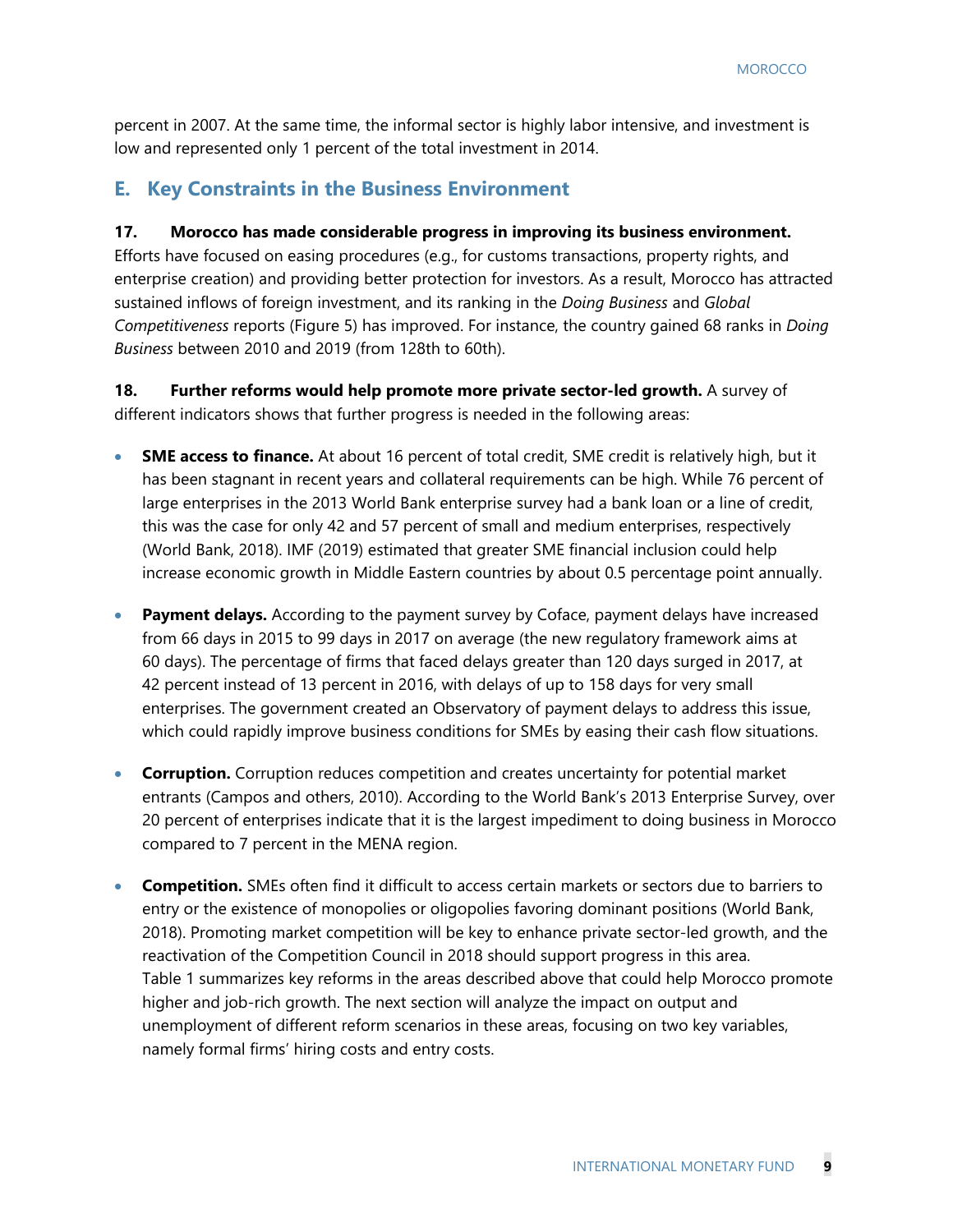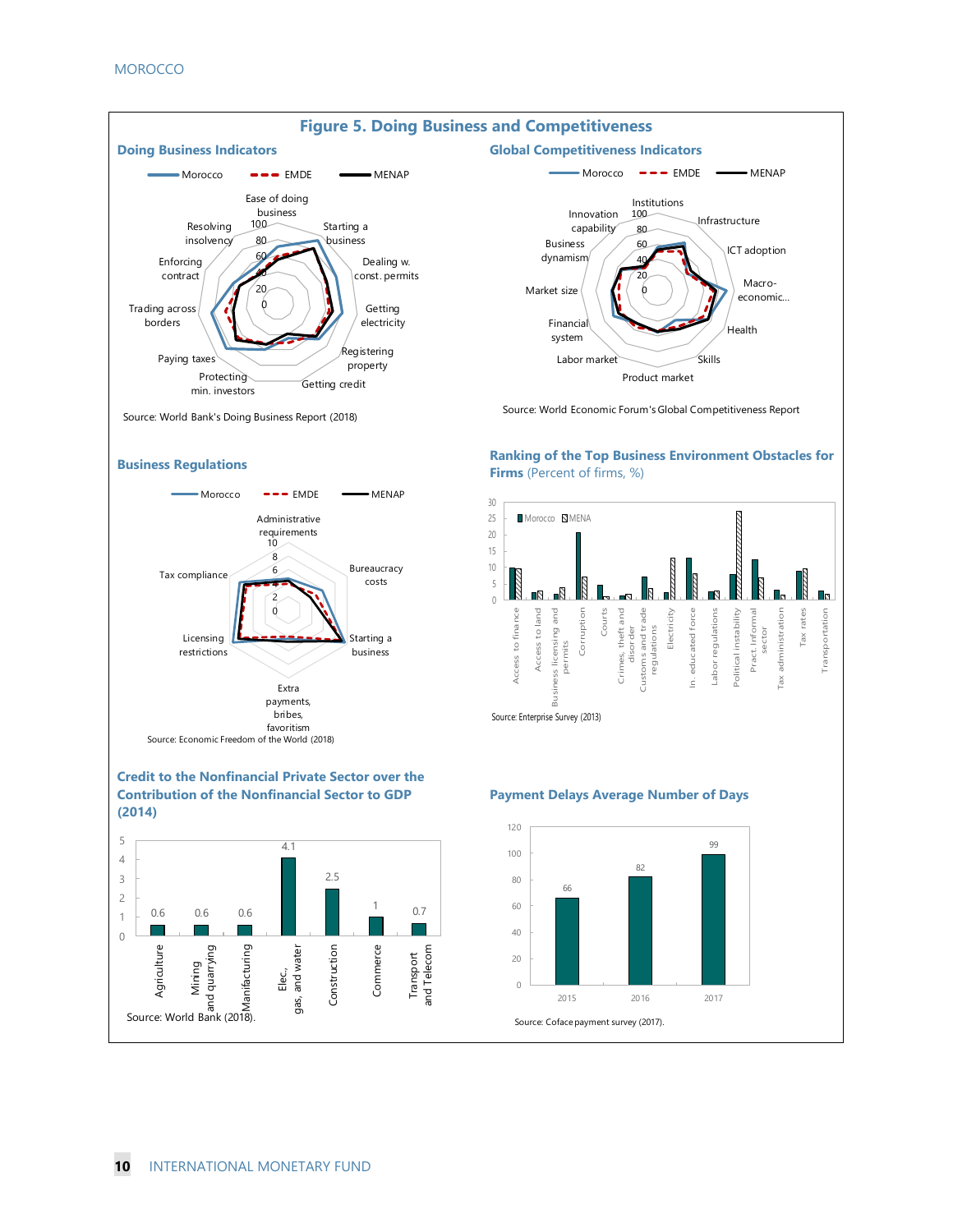| <b>Table 1. Selected Reform Priorities</b>                      |                                                                  |  |  |  |  |
|-----------------------------------------------------------------|------------------------------------------------------------------|--|--|--|--|
| Reforms that could reduce formal firms'<br>entry costs include: | Reforms that could reduce formal firms'<br>hiring costs include: |  |  |  |  |
| Simplification of administrative procedures                     | Reduction of bureaucratic hiring costs                           |  |  |  |  |
| Facilitation of SME access to finance                           | Better education and training                                    |  |  |  |  |
| Promotion of fair market competition                            | Easing of hiring and firing regulations                          |  |  |  |  |
| Strengthening of anti-corruption measures                       | Alignment of minimum wage with labor<br>productivity             |  |  |  |  |

### **F. Empirical Approach and Main Findings**

#### **Key Features of the Model 11**

-

**19. A small open-economy dynamic general equilibrium model with informal product and labor markets is calibrated for Morocco.** This model was developed by Anand and Khera (2016) and Munkacsi and Saxegaard (2017) and is applied based on quarterly data between 2000 and 2017. The household sector is standard; there is a representative infinitively-living household that maximizes the expected discounted lifetime utility of consumption. Regarding the production sector, a differentiation is made between a formal and an informal sector. Both formal and informal wholesale good producers produce an intermediate good through a Cobb-Douglas production function. Both pay not only for the cost of labor and capital, but also for hiring costs of newly hired workers. Due to endogenous entry, the number of retailers is not normalized to one, and the number of firms, in both the official and unofficial sectors, endogenously affects price markups.

**20. Several rigidities affect the hiring of new workers and firms' market entry, and these rigidities are lower in the informal economy.** As described in previous sections, hiring costs can reflect compliance with hiring regulations, training needs (to make up for insufficient worker education), or administrative costs (e.g., time spent on hiring). The hiring probability may also be affected by firing difficulties due to stringent employment protection legislations. Creating a new company is costly in terms of both money and time, and depends on existing barriers (e.g., access to finance, competition, and corruption). Alongside differences in regulation, other features distinguish the formal and informal sectors: only the formal sector's labor income is taxed; the government can only purchase formal goods; investment is a function of formal goods only; labor productivity in the informal sector is lower than in the formal sector; and formal goods are traded abroad but informal goods are not.

 $11$  As with any macroeconomic model, the analysis has some limitations: as the model is restricted to two sectors, formal and informal goods, the direct analysis of specific reforms (e.g. activating the competition council or easing hiring and firing regulations) is only approximated through its impact on broad aggregates.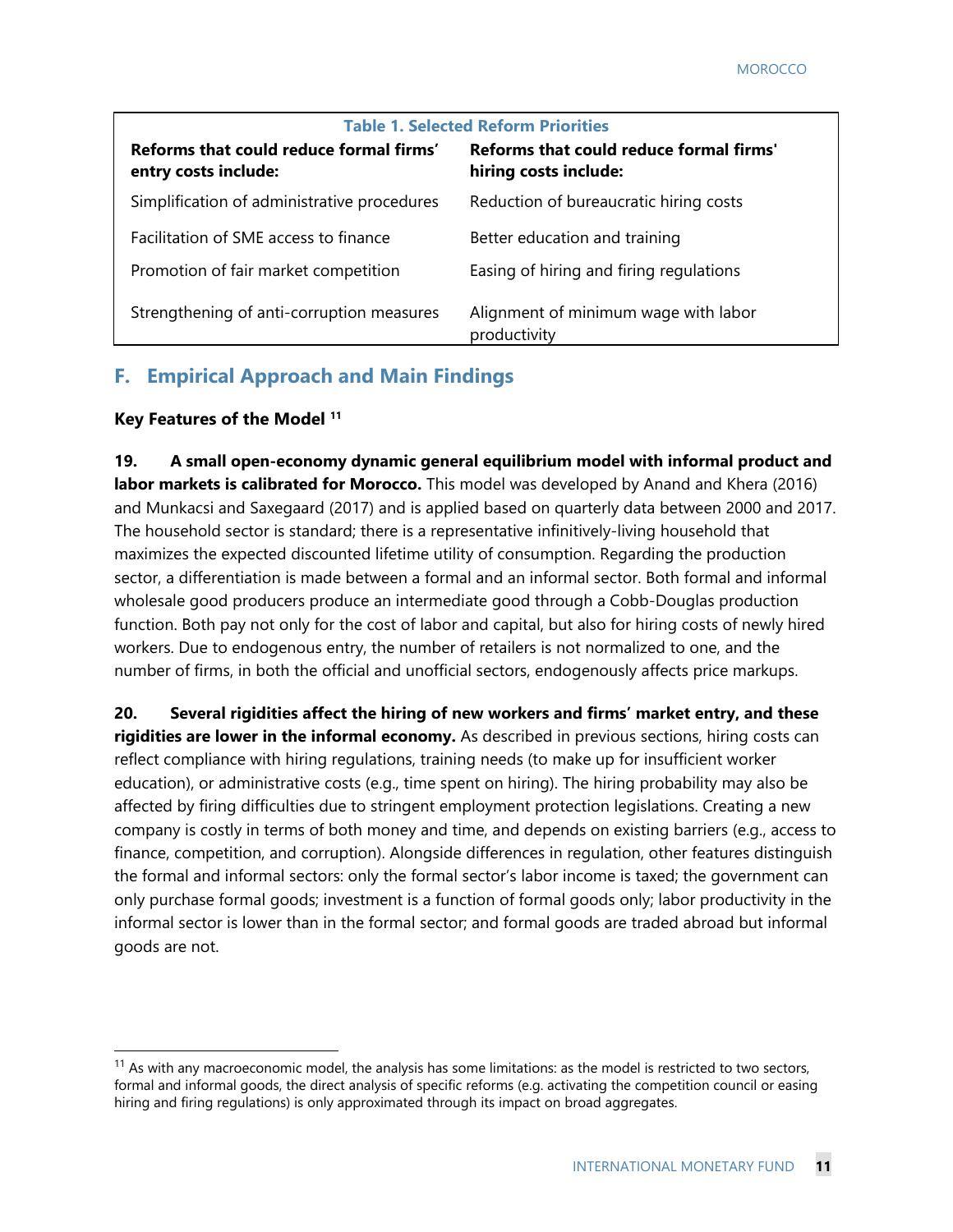#### **Main Findings**

*Several simulations are performed to analyze the strategy for implementing labor and product market reform outcomes across three broad scenarios: uncoordinated/isolated decrease of formal firm's hiring costs and entry costs; a coordinated set of reforms where both hiring, and entry costs are reduced; and a sequential approach where one reform is introduced after the other (and vice versa).12*

**21. A first simulation focuses on the impact of** *isolated* **reforms that reduce formal firms' entry costs (by 10 percent) or formal firms' hiring costs (also by 10 percent). Taken in isolation, both reforms increase output and formal employment in the years following the reform with no short-term costs (Figure 6):** 

- Reducing formal firms' entry costs is very effective in boosting output as GDP increases by 1.4 percent after 5 years. However, the impact on unemployment is limited (-0.5 percentage point). Reducing entry costs promotes competition, which leads to a reduction in price markups. Additionally, as demand for factors of production increase, real wages and households' wealth increase, resulting in higher consumption. The higher demand for capital also stimulates private investment. The limited effect on job creation could be explained by an increase in capital intensity given unchanged labor market regulations. Overall, this simulation shows that reforms that reduce firms' entry costs, while being growth-friendly, are not sufficient to significantly boost formal job creation.
- Reducing formal firms' hiring costs increases output by about 1 percent after 5 years; this is supported by higher investment as market confidence strengthens following labor market reforms. At the same time, despite a minor decline in formal wages, household consumption increases due to higher spending by new workers, thereby supporting total output. The most significant effect resides in the significant decline in unemployment (by 1.7 pp), while the share of formal employment in total employment increases by 3.4 pp after five years. Lower hiring costs encourage more efficient allocation of resources in the economy, including labor utilization. Importantly, while the short run impact of LMRs is often found to be small or even negative because of short-term adjustment costs (e.g. Cacciatore and others, 2012), these negative effects are not observed in the case of Morocco. This could be explained by the low activity rate and the high level of informal employment, as the increase in formal employment outpaces the number of potential layoffs. Therefore, reforms that lower hiring costs would be highly effective in boosting formal job creation in Morocco, both in the short and long run.

**22. A second simulation assesses how** *combined* **reforms can increase growth and employment over the medium term and shows that there is no conflict or tradeoff between these reforms but rather additivity of their impacts (Figure 6).** A simultaneous 10 percent reduction in both formal firms' entry costs and formal firms' hiring costs result in higher output,

 $12$  The time lag between two reforms is assumed to be ten years to allow the model to converge before the introduction of the second reform.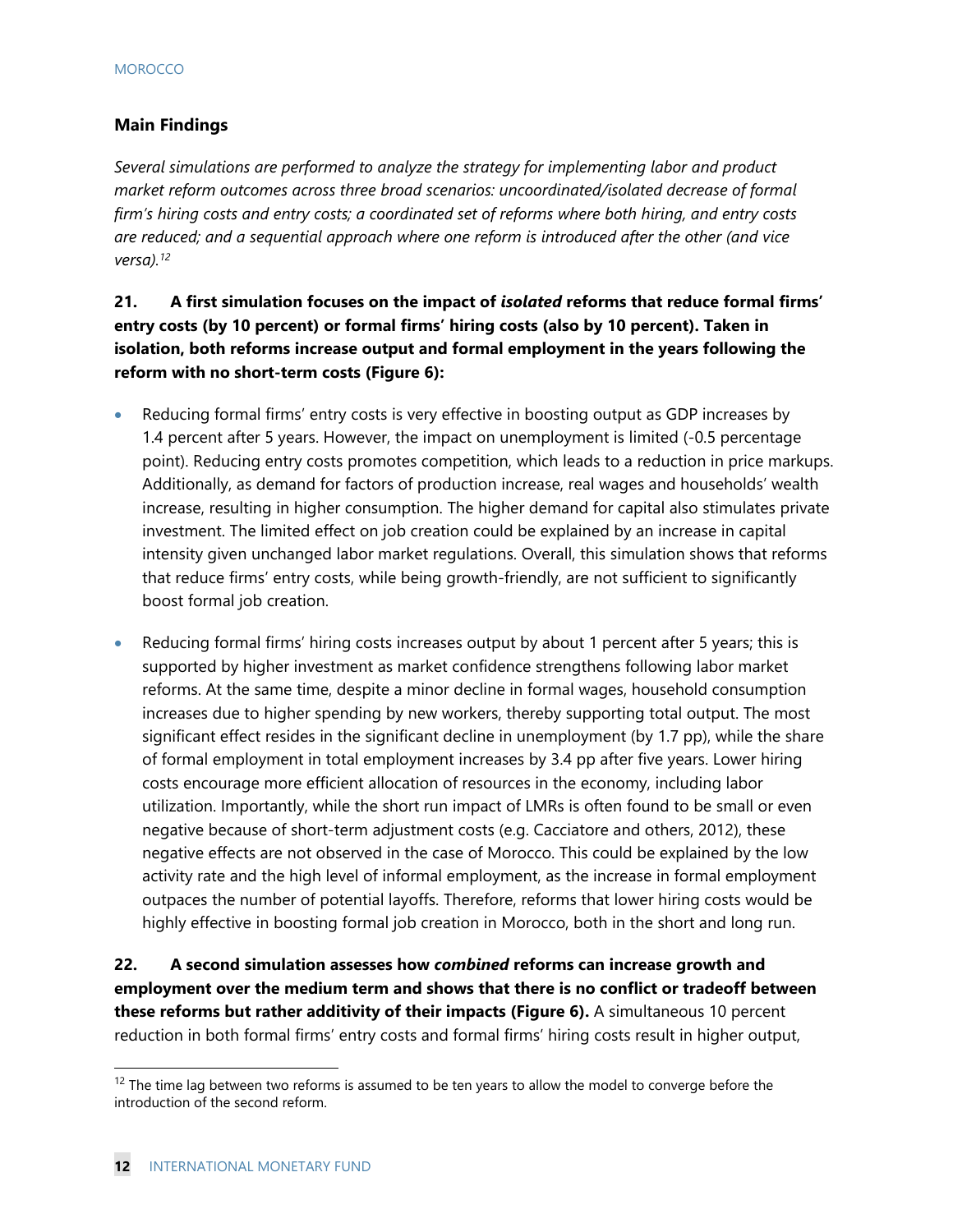lower unemployment, and there is no tradeoff between the two reforms as all macroeconomic variables improve (compared to when these reforms are isolated). At the same time, formality increases significantly as both the number of formal firms and formal workers increases after 5 years. Therefore, the benefits of PMRs are higher when implemented in a more flexible labor market environment, thus leading to a steady and smooth transition towards the new steady state. While the issue of long-run substitutability versus complementarity between PMRs and LMRs remains empirically debated, our analysis supports that a broad reform package would be more beneficial as there is no conflict between the two sets of reforms but rather an additivity of the impacts. Therefore, accelerating labor market reforms to complement ongoing improvements to the business environment in Morocco could be particularly beneficial to optimize their effects in the current environment of subdued growth and high unemployment, especially among the youth.

| Table 2. Short-Term Effects (After 5 Years) of Structural Reforms on Selected |                      |                     |                                    |  |
|-------------------------------------------------------------------------------|----------------------|---------------------|------------------------------------|--|
| <b>Macroeconomic Indicators (In Percentage Points)</b>                        |                      |                     |                                    |  |
| <b>Reform Scenarios</b>                                                       | <b>GDP</b><br>growth | <b>Unemployment</b> | <b>Formal</b><br><b>Employment</b> |  |
| (1) 10 percent decrease in entry costs                                        | 1.4                  | $-0.5$              | 0.8                                |  |
| (2) 10 percent decrease in hiring costs                                       | 1.1                  | $-1.7$              | 3.4                                |  |
| Reform package $(1) + (2)$                                                    | 2.5                  | $-2.2$              | 4.2                                |  |
|                                                                               | <b>Formal</b>        | <b>Consumption</b>  | <b>Investment</b>                  |  |
|                                                                               | Wage                 | %GDP                | % GDP                              |  |
| (1) 10 percent decrease in entry costs                                        | 1.3                  | 0.7                 | 1.7                                |  |
| (2) 10 percent decrease in hiring costs                                       | $-0.12$              | 0.5                 | 0.8                                |  |
| Reform package $(1) + (2)$                                                    | 0.1                  | 1.2                 | 2.5                                |  |

**23. Finally, if it is decided that labor and product market reforms should be introduced**  *sequentially* **(e.g., due to capacity or political economy constraints), a policy prioritization would be needed between reducing unemployment or boosting GDP growth more quickly (Figure 7).** In this case, two scenarios are assessed: (i) starting with reforms that reduce firms' entry costs (S1); and, (ii) starting first with reforms that reduce firms' hiring costs (S2). Under S1, output grows faster in the first step of the transition and then converges gradually toward the new steady state. Under S2, unemployment falls more quickly and stays at lower levels for a longer time. On average, the growth gain under S1 relative to S2 is about 0.5 pp, while under S2, the unemployment rate is lower than under S1 by 0.6 pp over the projection period. Therefore, each scenario has its own short-run advantages in terms of boosting output or job creation. In the case of Morocco, given the notable progress made in improving the business environment in recent years and the urgency of promoting inclusive growth, prioritizing LMRs may be a preferable option to achieve the dual objective of boosting growth and reducing the unemployment rate.

#### **G. Conclusion**

**24. The benefits of well-sequenced structural reforms are likely to be considerable over the medium term in Morocco.** Reforms aimed at reducing hiring costs (e.g., more flexible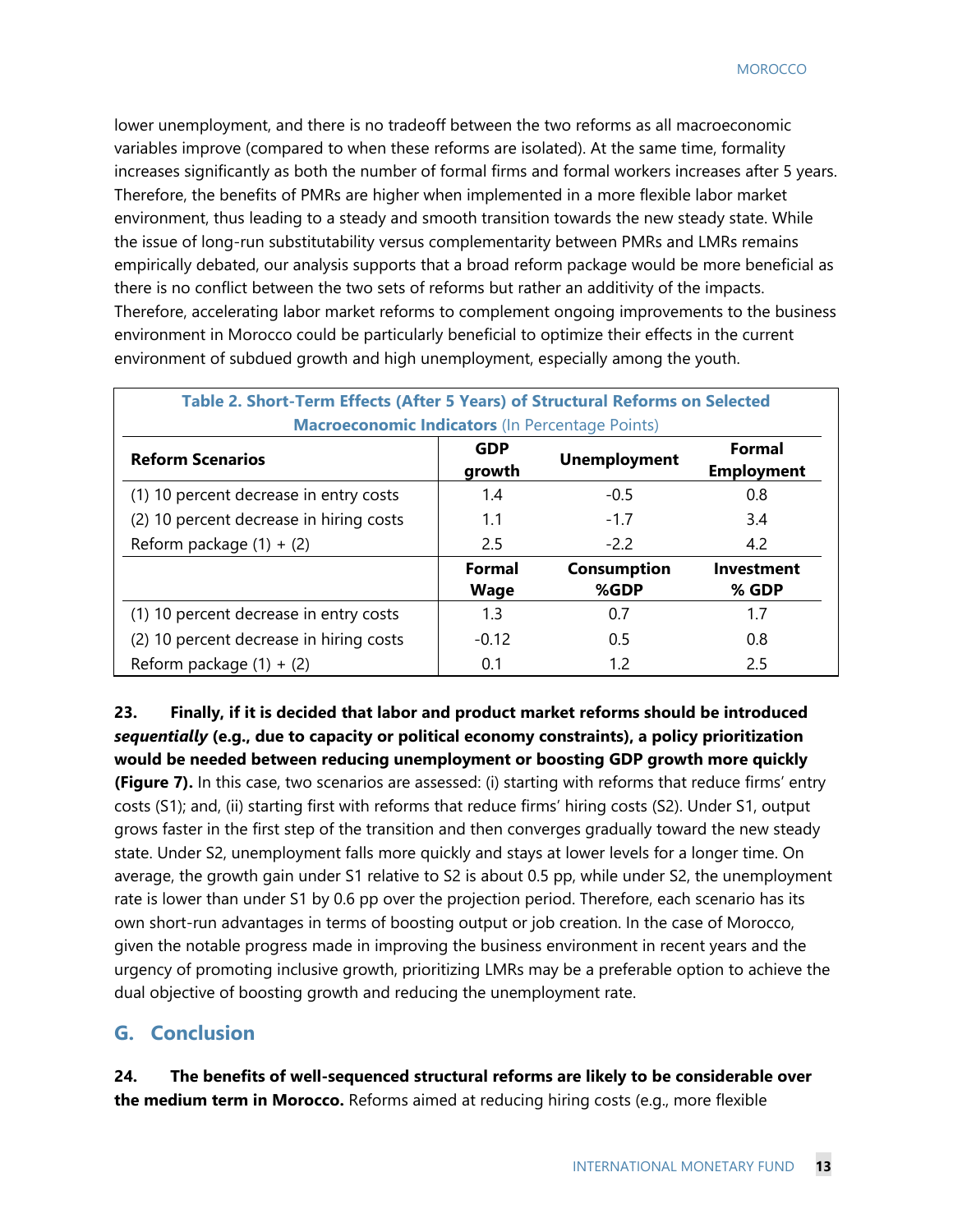contracts, minimum wage aligned with labor productivity, and better training to reduce skill mismatches) could lead to an increase in output and employment over the medium term. Similarly, policy actions that reduce firms' barriers to entry (e.g., simplifying administrative procedures, curbing corruption, and enhancing SME access to finance) would also increase output but with limited effects on formal employment. Importantly, the results provide robust evidence that a reform package combining both a reduction in hiring costs and entry costs would have a greater impact with a reduction of unemployment by 2 percentage points and an increase in GDP by about 2.5 points after 5 years. If reforms need to be sequenced, a policy choice would need to be made in the short run as starting with LMRs is more effective in reducing unemployment, while starting with PMRs would boost output faster.

#### **25. Compounding the impact of recent efforts to improve the business environment, ambitious labor market reforms would help promote more job-rich growth in Morocco.**

Morocco has made considerable progress in improving its business environment in recent years, but a new wave of reforms (e.g., access to finance and market competition) would further promote private sector-led growth. At the same time, the analysis shows that introducing reforms that lower formal firms' hiring costs will be key to improve labor market functioning and create the conditions for stronger job creation. Easing restrictions on hiring and firing would make the labor market more flexible and help reduce unemployment. Relaxing restrictions on the use of fixed-term contracts, especially for the youth and new job seekers, and implementing more efficient procedures for dismissal while strengthening social and unemployment safety nets would make it easier to create the needed formal jobs. Finally, both the education and the vocational training systems need to be upgraded to reduce skill mismatches in the labor market as hiring costs are higher in part due to insufficient human capital.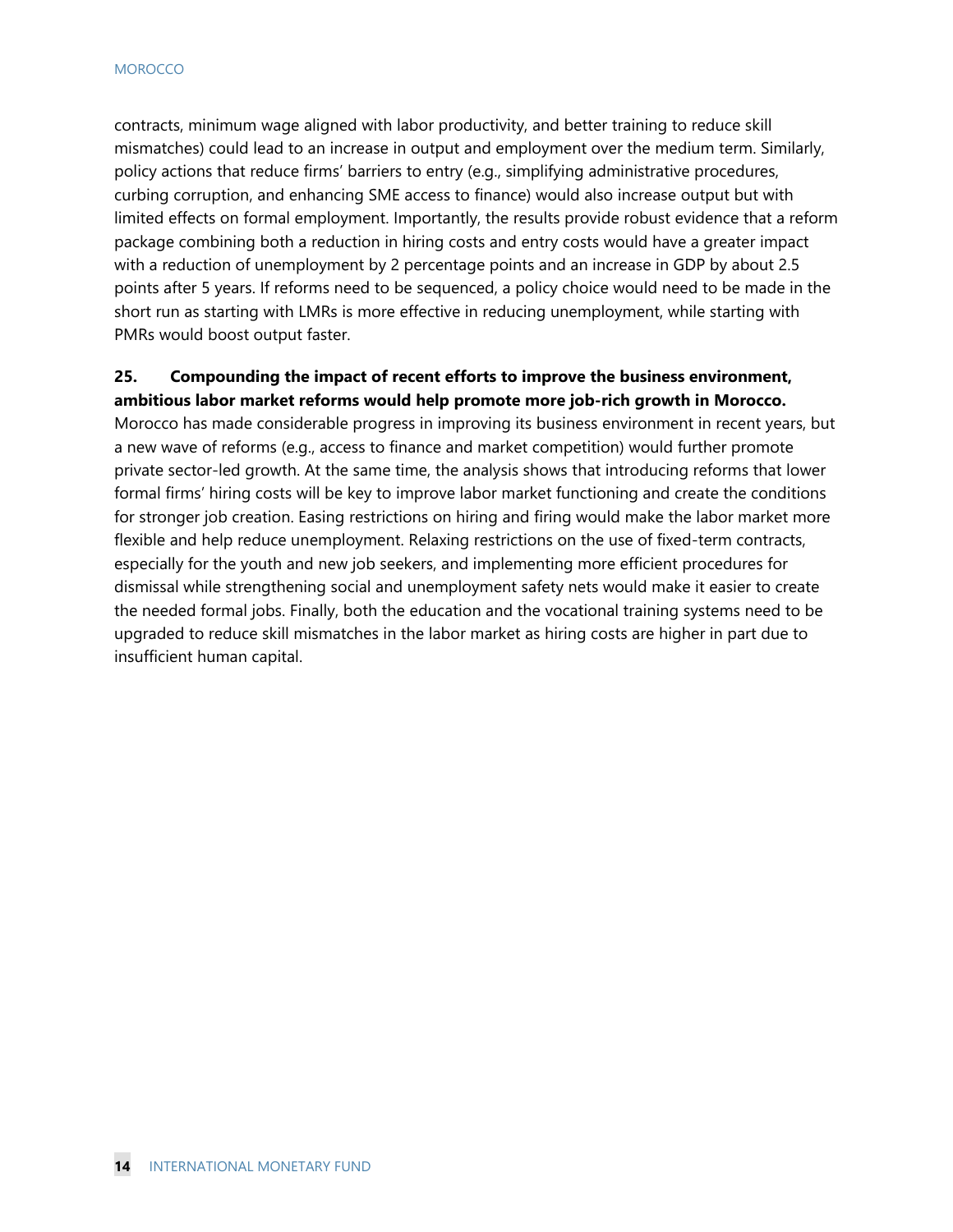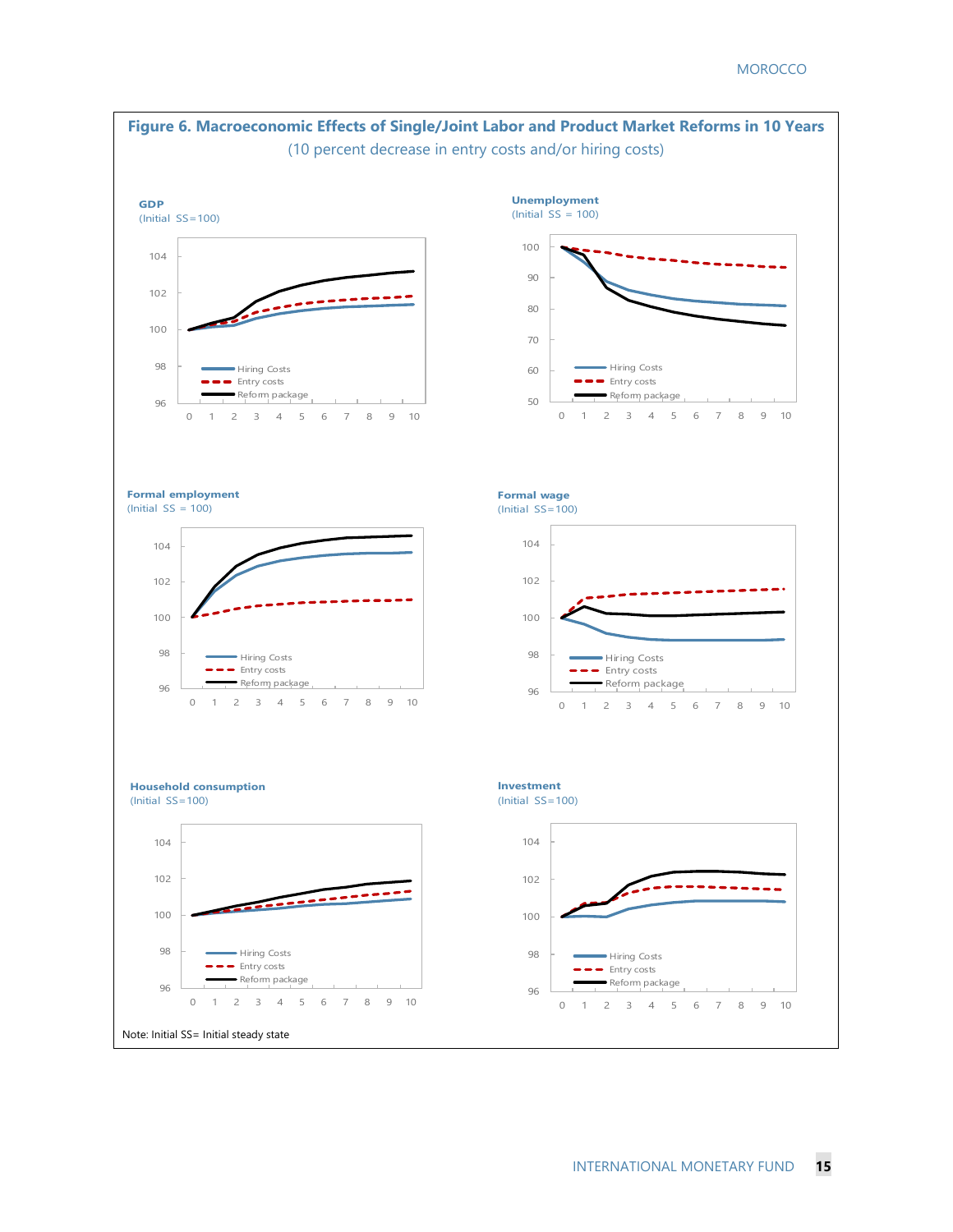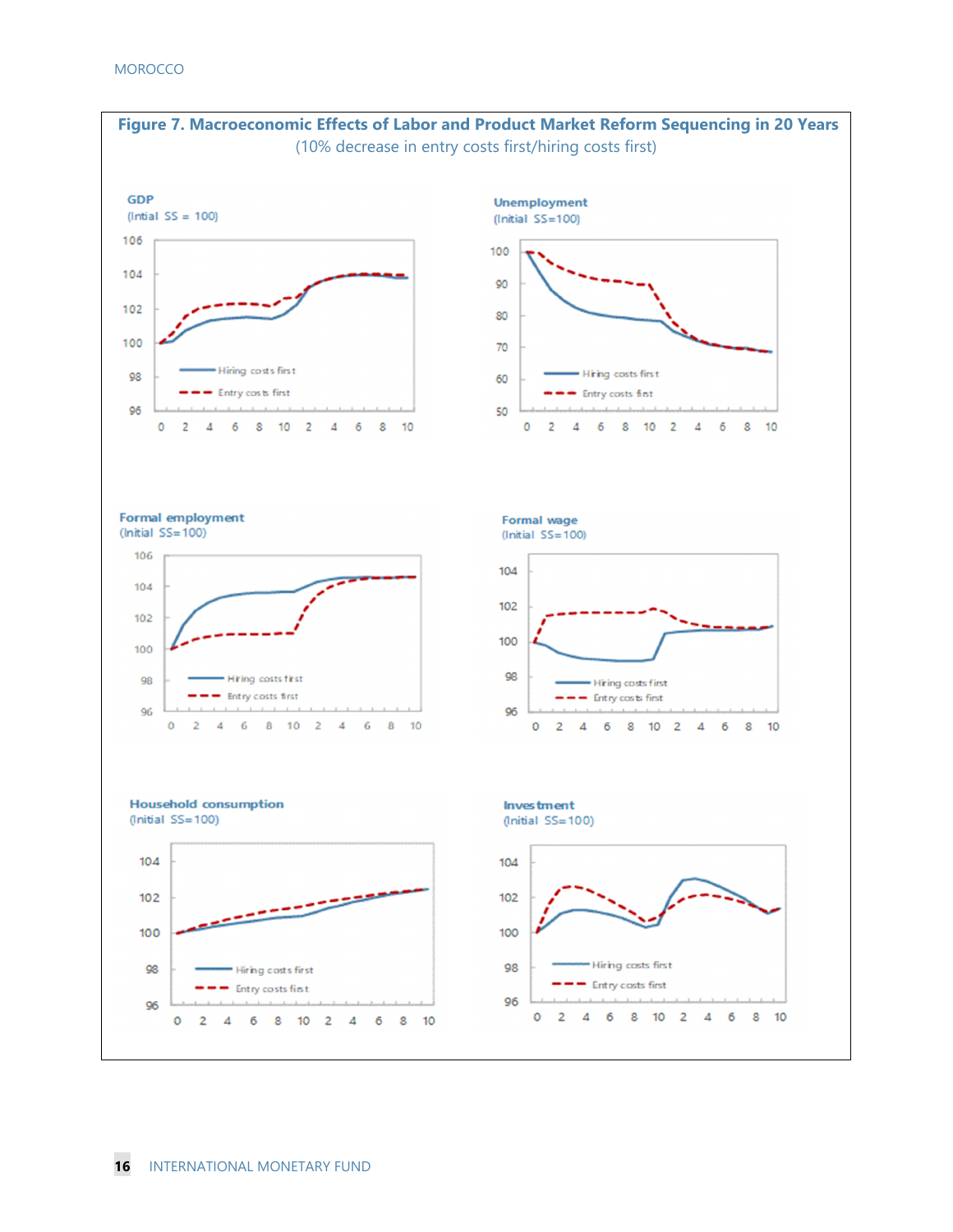#### **Annex I. Structure of the Model**

#### **1. Representative household utility function**

A representative infinitely living household with perfect foresight consumes over time a bundle of formal, informal, and foreign goods. It maximizes expected discounted lifetime utility of

consumption (  $\max E_{\rm 0}\sum \beta' \zeta_{C,\rm 0}$ 0  $\max E_0 \sum \beta^t \zeta_{C,t} U[C_t]$ *t*  $E_{0} \sum \beta^{t} \zeta_{C} U[C]$  $\infty$  $\sum_{t=0}\!\beta^t \zeta_{\mathrm{C},t} U\! \left[\!\!\left[ C_t\right]\!\!\right]$  ), where the contemporaneous utility is given by

 $U[C_t] = (1 - hc)ln(C_t - C_{t-1})$ .  $\beta$  is the discount factor,  $\zeta_{C,t}$  is the preference shock, and  $hc \in (0,1)$  is the external consumption habit parameter. In turn, the aggregate consumption bundle

 $C_t$  consists of home-produced goods  $C_{H,t}$  and foreign-produced (imported) goods  $C_{f,t}$ ,

$$
C_{t} = \left[\alpha^{\frac{1}{\eta}} C_{H,t}^{\frac{\eta-1}{\eta}} + (1-\alpha)^{\frac{1}{\eta}} C_{f,t}^{\frac{\eta-1}{\eta}}\right]^{\frac{\eta}{\eta-1}}
$$
 where  $\alpha \in (0,1)$  and  $\eta > 0$  is the elasticity of substitution

between home and foreign produced goods. The home consumption  $\textit{C}_{H, t}$  is also a composite of goods produced in the formal sector  $C_{F,t}$  and goods produced in the informal sector  $C_{I,t}$ :

$$
C_{H,t} = \left[ \omega^{\frac{1}{\mu}} C_{F,t}^{\frac{\mu-1}{\mu}} + (1-\omega)^{\frac{1}{\mu}} C_{I,t}^{\frac{\mu-1}{\mu}} \right]_{t=1}^{\frac{\mu}{\mu-1}},
$$
 where  $\omega \in (0,1)$  represents the weight of formal sector goods

in the basket, and  $\mu > 0$  is the elasticity of substitution between sectoral goods.

#### **2. Household budget constraint**

The household earns labor income from working in the formal sector ( $L_{F,t}$ ) or in the informal sector  $(L_{I,t})$ , or it receives social benefits  $\mathit{WU}_t$ , which is an exogenous shock, if it is unemployed.  $\mathit{W\!F}_t$  and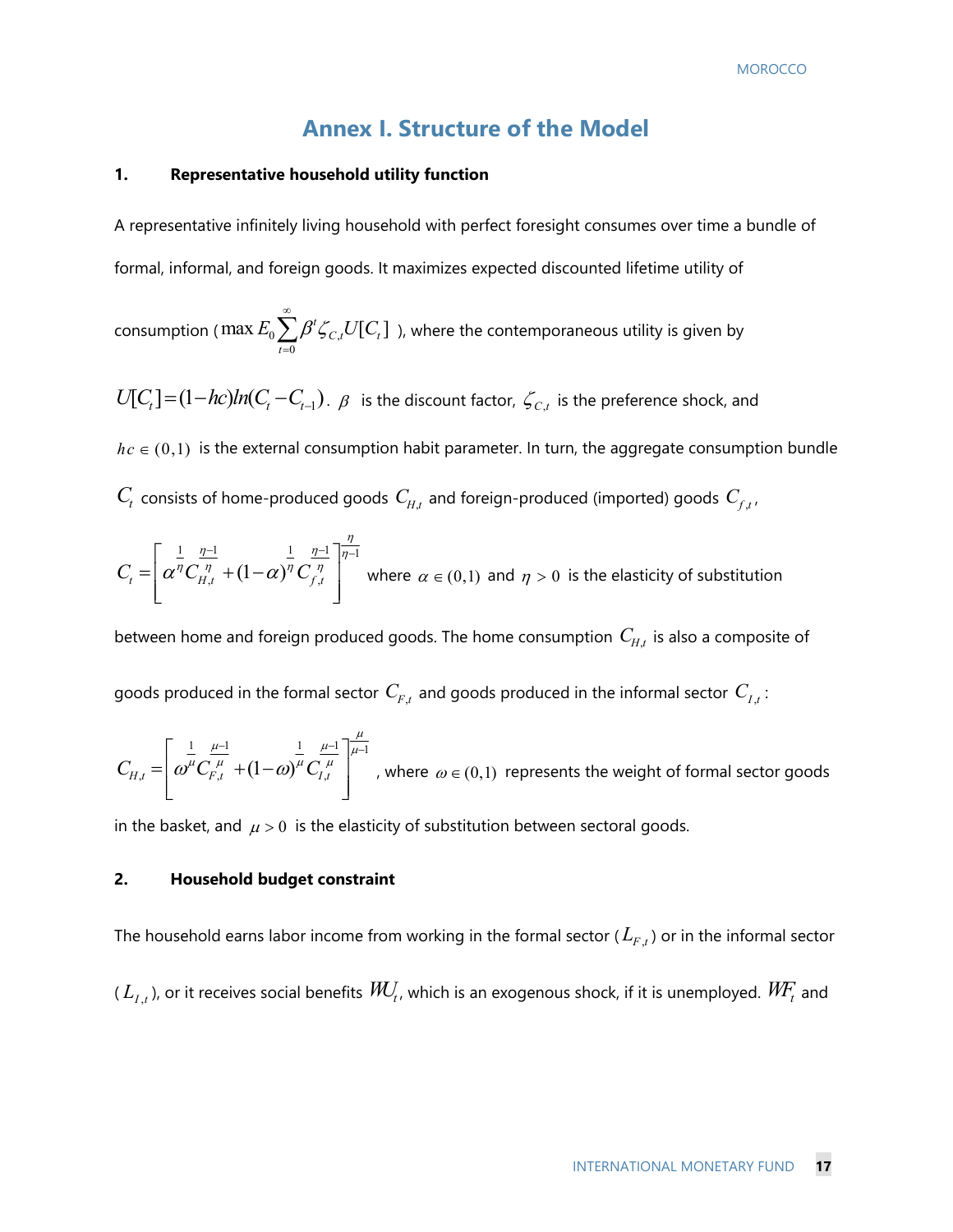$\emph{WI}_{t}$  are the sectoral real wages; although only the formal sector's wage is subject to income

 $\tau_{\text{Femployee},t}$  which is an exogenous variable.  $Y_{\text{HP},t}$  denotes home production.

The household's income also includes profits from wholesaler and retailer firms, denoted by W and R, respectively. The number of retailer firms is endogenous, while the number of wholesaler firms is normalized to one. The household pays for the entry costs (  $\mathit{entry}_{F,t}$  and  $\mathit{entry}_{I,t}$  ) of new firms  $\,N_{F,t}^E$ and  $N_{I,t}^E$  .

The laws of motion for the retail firms are  $\frac{1}{2}$ ,  $\frac{1}{2}$ ,  $\frac{1}{2}$ ,  $\frac{1}{2}$ ,  $\frac{1}{2}$ ,  $\frac{1}{2}$ ,  $\frac{1}{2}$ ,  $\frac{1}{2}$ ,  $\frac{1}{2}$ ,  $\frac{1}{2}$ ,  $\frac{1}{2}$ ,  $\frac{1}{2}$ ,  $\frac{1}{2}$ ,  $\frac{1}{2}$ ,  $\frac{1}{2}$ ,  $\frac{1}{2}$ ,  $_{t}$   $-\left(1 \quad O_{I,t}/\sqrt{1}V_{I,t-1} + IV_{I,t}\right)$  $(1 - \delta_{F} ) (N_{F,t-1} + N_{F,t}^E)$  $(1 - \delta_{t}) (N_{t+1} + N_{t}^E)$ *E*  $F_{,t} = (1 \quad O_{F,t}) (1 \cdot V_{F,t-1} + 1 \cdot V_{F,t})$ *E*  $I_{J,t} = (I - O_{I,t}) (I V_{I,t-1} + IV_{I,t})$  $N_{F,t} = (1 - \delta_{F,t})(N_{F,t-1} + N)$  $N_{i,t} = (1 - \delta_{i,t})(N_{i,t-1} + N)$  $\delta$  $\delta$  $\overline{a}$  $\overline{a}$  $=(1-\delta_{F_t})(N_{F_{t-1}}+$  $=(1-\delta_{i,t})(N_{i,t-1}+N_{i,t}^E)$  with sectoral bankruptcy

rates  $\delta_F$  and  $\delta_I$ .

Savings can be in the form of foreign bonds  $B_t$  or in-home bonds  $D_t$  which trade in complete markets. The household also pays a lump sum tax. Thus, the household budget constraint can be expressed as

$$
(1 - \tau_{Femployee,t})WF_{t}L_{F,t} + WI_{t}L_{I,t} + WU_{t}U_{t} + Y_{HP,t}
$$
  
+ $N_{F,t}Prof_{F,t}^{R} + N_{I,t} Prof_{I,t}^{R} + Prof_{F,t}^{W} + Prof_{I,t}^{W} - N_{F,t}^{E} entry_{F,t} - N_{I,t}^{E} entry_{I,t}$   
+ $DEP_{t} \frac{1 + i_{t-1}^{A}}{\pi_{t}} RER_{t-1}B_{t-1} + \frac{1 + i_{t-1}}{\pi_{t}} D_{t-1t} - RER_{t}B_{t} - D_{t} =$   
 $C_{t} + Tax$ 

where  $RER_t$  is the real exchange rate,  $DEP_t$  is the depreciation rate of the nominal exchange rate,  $\dot{I}_t$  is the nominal interest rate on home bonds, and  $\,l_t^{\textrm{\,a}}\,$  is the nominal interest rate on foreign bonds, which depends on the exogenous foreign interest rate and on an interest rate premium related to the relative amount of foreign debt holdings, following Schmitt-Grohe and Uribe (2003).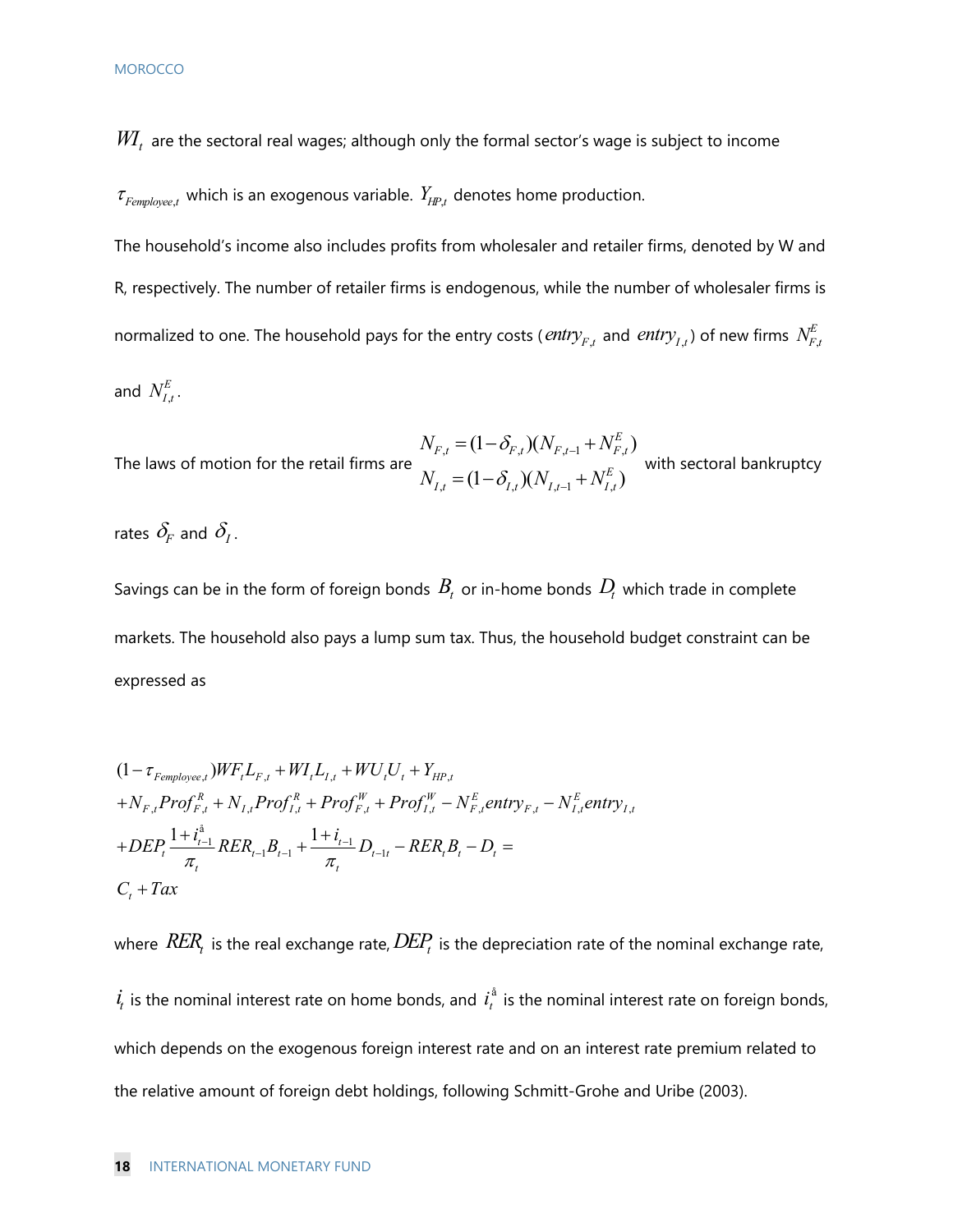#### **3. Wholesale good firms**

Formal and informal goods are produced by wholesale good producers and sold by retailers. A continuum of entrepreneurs of  $(0,1)$  in each sector use labor ( $L_{F,t}$  or  $L_{I,t}$ ) and physical capital

 $(K_{F,t}$  or  $K_{I,t}$ ) to produce intermediate goods ( $Y_{F,t}$  or  $Y_{I,t}$ ), following a constant returns to scale

technology<sup>1</sup>: 1  $_{t} - \mathbf{v}_{F,t}$  ( $\mathbf{v}_{F,t-1}$ )  $\mathbf{v}_{F,t}$ 1  $_{t} - \mathcal{O}_{I,t}(\mathbf{R}_{I,t-1})$   $_{t} - \mathcal{O}_{I,t}$  $(K_{{}_{F\,t-1}})^{\psi_F}(L_{{}_{F\,t}})$  $(K_{t_{l-1}})^{\psi_{l}}(L_{t_{l}})$  $F \left( I - \mathcal{V}^{1-\psi} F \right)$  $I \cap I = \mathcal{V}^{1-\psi}I$  $F_{t} = \mathbf{V}_{F,t} \left( \mathbf{V}_{F,t-1} \right)$   $\mathbf{V}_{F,t}$  $I_{I} = U_{I,t} (I \cdot I_{I,t-1}) U_{I,t}$  $Y_{F,t} = \theta_{F,t} (K_{F,t-1})^{\psi_F} (L)$  $Y_{l,t} = \theta_{l,t} (K_{l,t-1})^{\psi_l} (L)$  $\psi_F$  (  $I$  )  $1-\psi$  $\Psi_I \wedge I \longrightarrow^{I-\psi}$  $\theta$  $\theta$  $\overline{\phantom{0}}$ - $\overline{\phantom{0}}$ - $=$  $=\theta_{I,t}(K_{I,t-1})^{\psi_I}(L_{I,t})^{1-\psi_I}$ , where  $\theta_{F,t}$  and  $\theta_{I,t}$  are exogenous sectoral

productivities, and  $\psi_F$  and  $\psi_I$  are the sectoral capital income shares. Wholesale firms choose capital and labor by maximizing profits,

$$
Prof_{F,t}^W = MC_{F,t}Y_{F,t} - WF_t L_{F,t} - RK_t K_{F,t-1} - HC_{F,t} H_{F,t}
$$
, where  $MC_{F,t}$  is the price of whole  
side

goods. The hiring cost is denoted by  $HC_{F,t}$ , while  $H_{F,t}$  is the number of hired people.

#### **4. Retailer good producers**

Retailer  $S$  maximizes its expected discounted stream of future profits  $\max E_{_t}{\sum}Q_{_{t,k}}Prof_{F,k}^{_R}(s)$ t  $\sum_{t} \mathcal{L}_{t,k}$ <sup>t</sup> *r*  $\cup_{F,k}$  $k = t$  $E_{\rm t}$ ,  $\sum_{k} Q_{\rm t,k}$ Prof $_{F~k}^R$ (s ∞  $\sum_{k=t} Q_{t,k}$ Prof $_{F,k}^R(s)$ ,

where  $Q_{t,k}$  is the stochastic discount factor and the one-period profit is

$$
Prof_{F,t}^{R}(s) = \left(\frac{P_{F,t}(s)}{P_{t}} - MC_{F,t}(s)\right) \left(\frac{P_{F,t}(s)}{P_{F,t}}\right)^{-\delta_{F,t}} QD_{F,t} - R(P_{F,t})(s) \text{ . } MC_{F,t}(s) \text{ is the price final firm}
$$

*s* pays when purchasing the wholesale goods.

<sup>&</sup>lt;sup>1</sup> Because in equilibrium all  $i \in (0,1)$  intermediate firms follow the same optimization process, for the sake of simplicity we disregard the symbol i when describing their optimization in most of this section.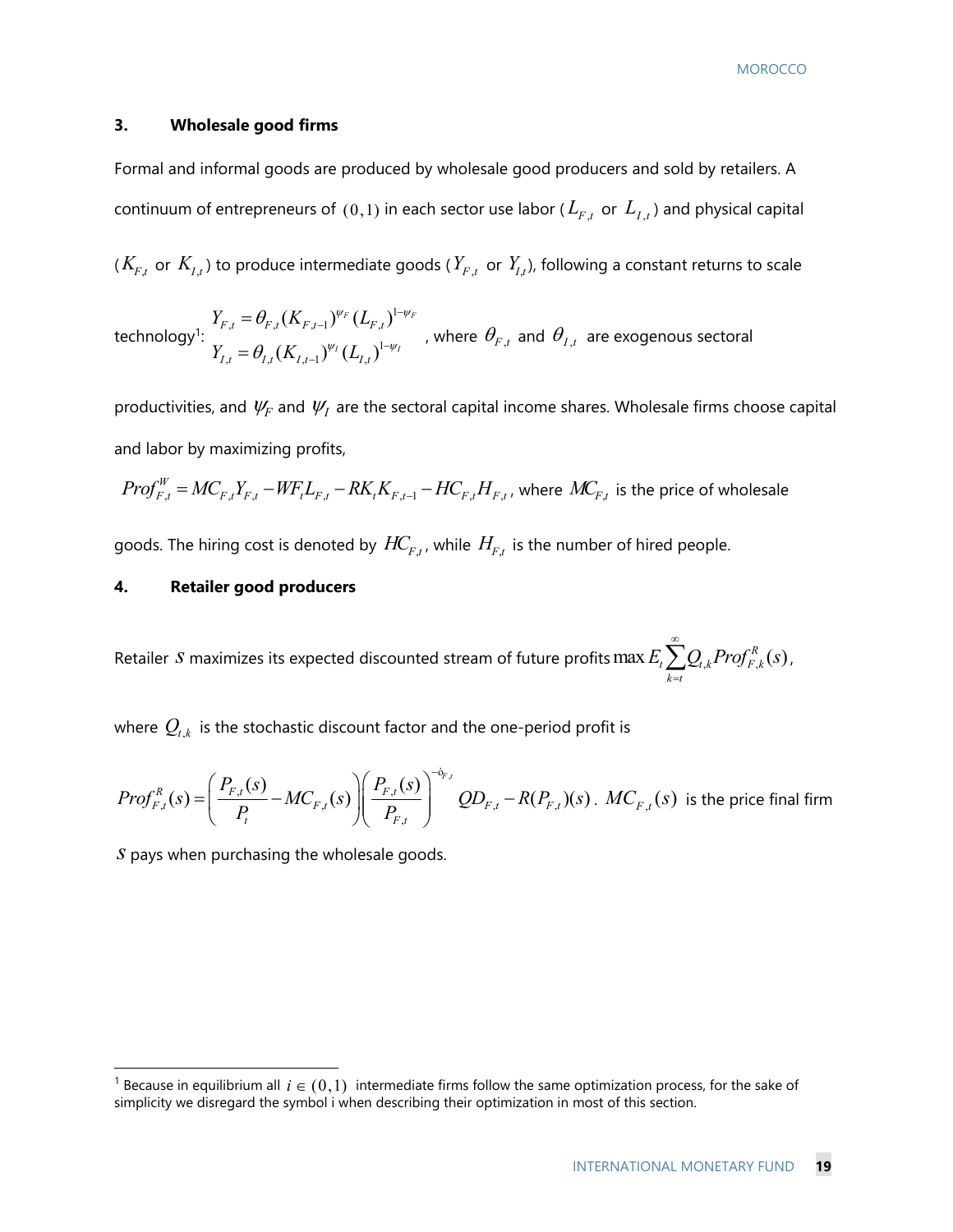#### **5. Investment and capital goods**

The capital producer owns physical capital, and, by investing, produces new physical capital. Investment is subject to a capital adjustment cost. This set-up follows that of Bernanke and others (1999). The capital producer invests such that its profit is maximized:

$$
\max Q_t \left\{ \frac{P_{INV,t}}{P_t} I_t - \frac{\phi_{INV}}{2} \left( \frac{P_{INV,t}}{P_{t-1}} - \delta \right)^2 K_{t-1} - \frac{P_{INV,t}}{P_t} I_t \right\}
$$

where  $Q_t$  is the price of physical capital.

The capital law of motion is standard, except that the price of investment is not equal to the general economy-wide price level, because only goods produced in the formal sector can be used for investment:

$$
K_{t} = (1 - \delta)K_{t-1} + \frac{P_{INV,t}}{P_{t}}I_{t} - \frac{\phi_{INV}}{2} \left(\frac{\frac{P_{INV,t}}{P_{t}}}{K_{t-1}} - \delta\right)^{2} K_{t-1}
$$

Aggregate investment is a composite of home produced and imported goods:  $\frac{1}{1} \frac{\eta-1}{\eta-1}$  $I_t = \left( \alpha^\eta I_{H,t}^{\ \eta} + (1-\alpha)^\eta I_{f,t}^{\ \eta} \right)$ η  $\frac{\eta-1}{\eta}$   $\frac{1}{\eta-1}$   $\eta$  $\alpha^{\eta}L_{\nu}^{\eta} + (1-\alpha)^{\eta}L_{\nu}^{\eta}$  $\left[\begin{array}{cc} \frac{1}{\sqrt{2}} & \frac{\eta-1}{\sqrt{2}} \\ \frac{1}{\sqrt{2}} & \frac{1}{\sqrt{2}} & \frac{\eta-1}{\sqrt{2}} \end{array}\right]$  $=\left[ \alpha^\eta I_{H,t}^{~~\eta} + (1-\alpha)^\eta I_{f,t}^{~~\eta} \ \ \right]$ 

#### **6. Labor market dynamics**

The labor force is fixed at 1, so that the unemployment rate  $\mathit{UNEMP}_t$  is 1 minus formal and informal  $\epsilon$  employment  $L_t$ ,  $\frac{L_{F,t} + L_I}{U_t = 1 - L_I}$  $F_{,t}$  *L*<sub> $I_{,t}$ </sub> *– L*<sub> $t$ </sub>  $\mathbf{u}_t$  **t**  $\mathbf{u}_t$  $L_{F,t} + L_{L,t} = L$  $U_t = 1 - L$  $+L_{t,t} =$  $\mu$   $\mu$   $\mu$   $\mu$   $\tau$  . Employment in each sector follows a law of motion of the type  $\mu$  = 1 -  $L$ ,  $L_{F,t} = (1 - probf_{F,t})L_{F,t-1} + H_{F,t}$ . At the beginning of period  $t$  ,  $L_{F,t-1}$  people are employed. Then,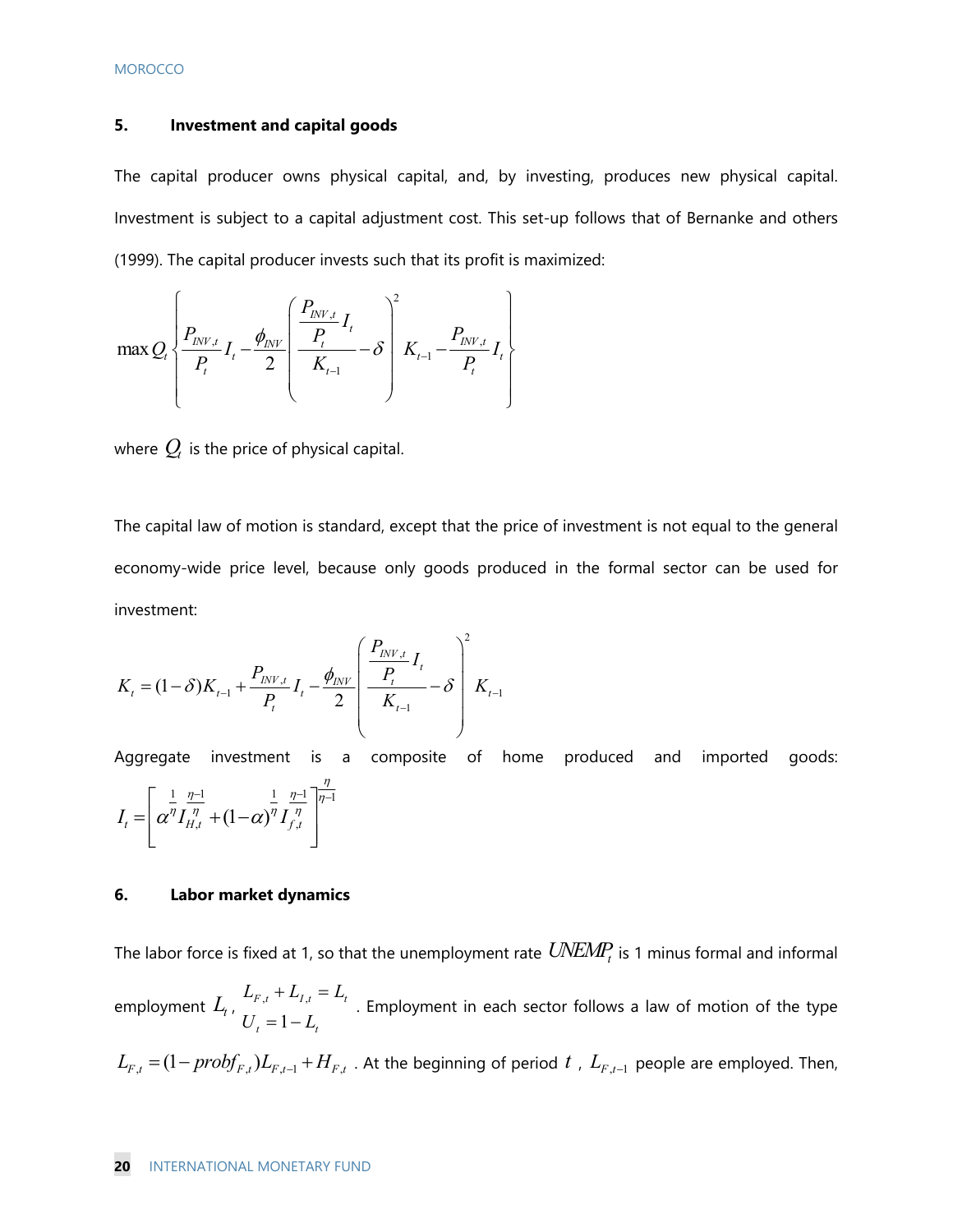at the beginning of period *t*,  $prob_{F,t} L_{F,t-1}$  people are fired, where the exogenous firing probability is  ${\it probf}_{F,t}$ . During period t, firms hire new workers. After firing and hiring is over at the end of period  $t$ , employment will be  $L_{F,t}$ , which is also the level of employment at the beginning of period  $t+1$ .

Hiring cost is a function of hiring probability:  $HC_{F,t} = \beta_{HCF,t} (prob h_{F,t})^{\alpha_{HCF}}$  , where the hiring probability is  $prob_{F,t} = \frac{H_{F,t}}{H_{F,t}}$ 1 , ,1 , ,1 *F t F t*  $_{t-1}$  *F<sub>t</sub>*  $\omega$   $F_{,t}$   $\omega$ <sub> $F_{,t-1}$ </sub> *P<sub>I</sub>*  $\omega$ <sub> $I_{,t}$ </sub> $\omega$ <sub> $I_{,t}$ </sub> *H*  $prob_{F,t} = \frac{P_{F,t}}{U_{t-1} + prob f_{F,t} L_{F,t-1} + prob f_{I,t} L_{I,t-1}}$ . Thus, the probability of hiring depends on the number of hired people  $H_{F,t}$  (the higher the number of hired people, the higher the probability of hiring) and on the number of people – potentially – available to hire. We assume that not only those who were unemployed at the beginning of period *t* can be hired but also those who have just lost their jobs in any of the sectors. The exogenous term  $\beta_{HCF,t}$  represents the per capita hiring cost, and this is the labor market deregulation variable, too. Finally,  $\alpha_{HCF}$  is the elasticity of hiring cost with respect to the hiring probability.

#### **7. Wage bargaining**

Workers and firms bargain over real wages through a Nash bargaining process that can be proxied by a weighted maximization of the relative benefits to firms and workers with the weights being the exogenously determined bargaining power of workers:

 $(V_t^r - V_t^o)^{-r}$ ,  $(J_t^r)$  $(V_t^{\scriptscriptstyle I} - V_t^{\scriptscriptstyle O})$   $\cdot$   $(J_t^{\scriptscriptstyle I})$  $f \left( \mathbf{r} F \right)$ <sup>1- $\Lambda$ </sup>F,  $, f \in \mathcal{I}$  )  $1^{-\lambda}I$ , 1 1 max max  $F f \left( \mathbf{r} F \right)^{1-\lambda} F f$ *I*,*t*  $\int$   $\mathbf{I}$   $\int$   $\int$   $1-\lambda$ <sub>*I,t*</sub>  $F = I \mathcal{F}^U \bigl( \bigl( \bigl( \mathcal{F}^F \mathcal{F}^I \bigr) - \mathcal{F}^F \mathcal{F}^I \bigr) \bigr)$  $t$   $\left\{ \begin{array}{c} t \\ t \end{array} \right\}$   $\left\{ \begin{array}{c} \mathbf{0} \\ t \end{array} \right\}$ *I*  $I^U$ <sup> $\bigwedge^{A_{I,t}}$   $\bigcap$   $I^I$ </sup> *t*  $\left\{ \begin{array}{c} t \\ t \end{array} \right\}$   $\left\{ \begin{array}{c} \mathbf{0} \\ t \end{array} \right\}$  $V_t^F-V_t^U\big)^{\alpha_{F,t}}$  ( J  $V_t^I - V_t^U \big)^{\gamma_{I,t}} \big( J$  $\lambda_{\rm E}$ ,  $\lambda_{\rm E}$ ,  $1-\lambda_{\rm E}$  $\lambda_{i}$ ,  $\lambda_{i}$   $\lambda_{i}$ -- $\overline{a}$  $\overline{a}$ , where  $\lambda_{F,t}$  is the bargaining power in the formal sector,  $V_t^F$  is the value

function of workers in the formal sector,  $V_t^I$  is the value function of workers in the informal sector,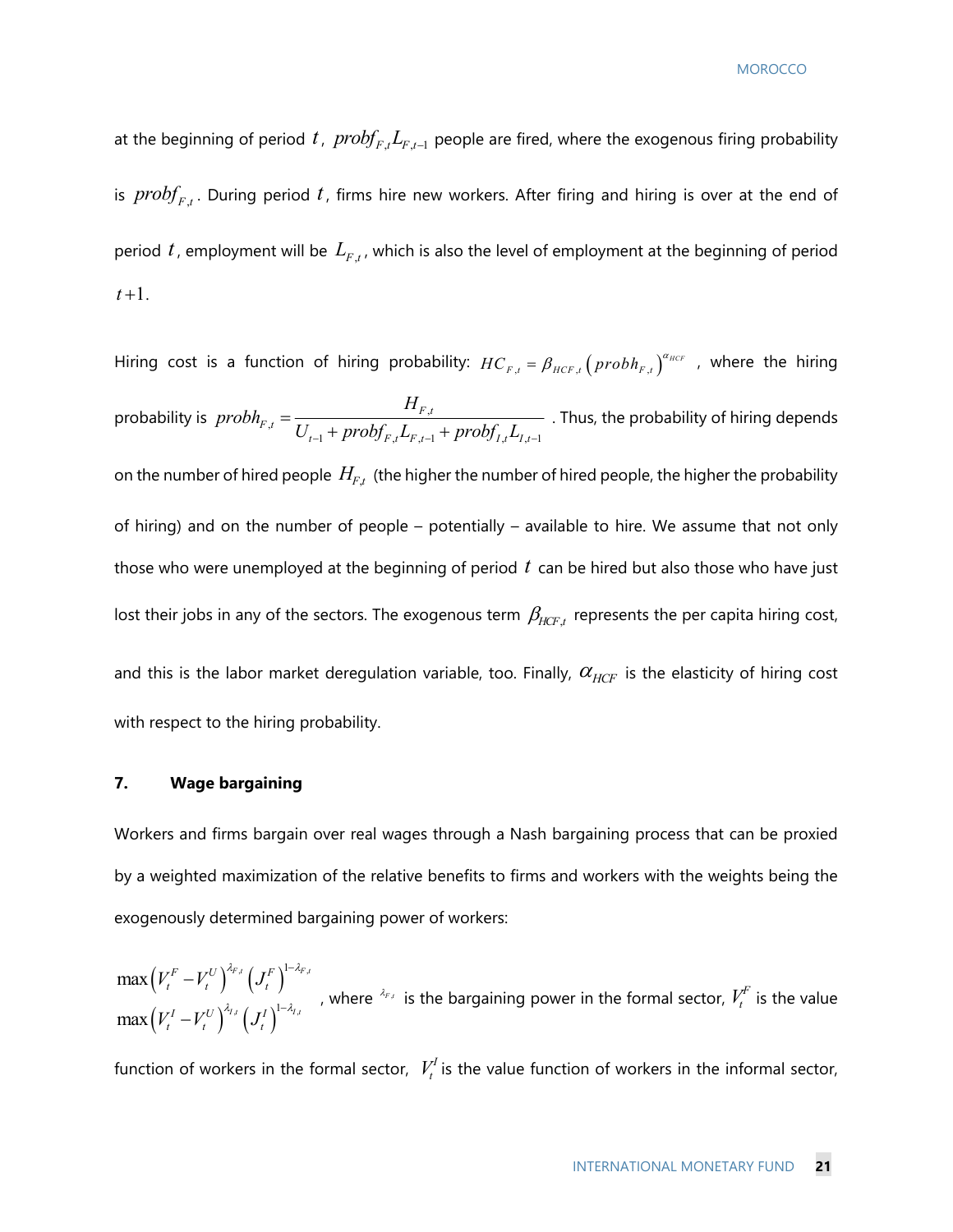$V_t^U$  is the value function of the unemployed, and  $J_t^S$  is the value function of firms in sector S (formal or informal).

#### **8. Trade**

Exports  $\mathcal{Q}Y_t$  respond to the relative price of exports with elasticity  $\mathcal{Q}Y_t$  *aTHETAX* following  $\tau_t = \left(\frac{I \Delta I \, \textit{slut}_t}{\textit{slub}_t}\right)^{(-VATHETAX)}$  $QX_t = (\frac{PXPstar_t}{alpha_{t}})^{(-VATHETAX)}$ . In turn, imports  $QM_t$  are the sum of imported consumer goods  $C\!f_t$  ,

imported investment goods  $\mathcal{H}_t$ , and imported government consumption goods  $\mathcal{G}_t$ , following

$$
QM_t = C_t + I_t + G_t^T
$$

#### **9. Fiscal policy**

The government collects labor taxes from the formal sector  $(\tau_{Femplove,t})WF_tL_{F,t}$  and a lump sum tax

 $Tax_i$ to fund Government spending  $\frac{F_{F,t}}{B}G_t$ *t P*  $\frac{F_{,t}}{P_{t}}G_{t}$  and unemployment insurance  $\mathit{WU}_{t}U_{t}$  . It manages public

debt issued in domestic currency  $Debt_t$  to smooth temporary revenue and spending fluctuations:

$$
\frac{P_{F,t}}{P_t}G_t + W U_t U_t + \frac{1+i_{t-1}}{PIE_t} * Debt_{t-1} =
$$

 $Debt_t + Tax_t + (\tau_{Femployee,t})WF_tL_{F,t}$ 

Government spending is partly on domestic goods  $G_{H,t}$  and partly on foreign goods  $G_{f,t}$ , given by:

$$
G_{H,t} = \alpha G_t \left(\frac{P_{F,t}}{P_{INV,t}}\right)^{-\eta}
$$

$$
G_{f,t} = (1-\alpha)G_t \left(\frac{P_{f,t}}{P_{INV,t}}\right)^{-\eta}
$$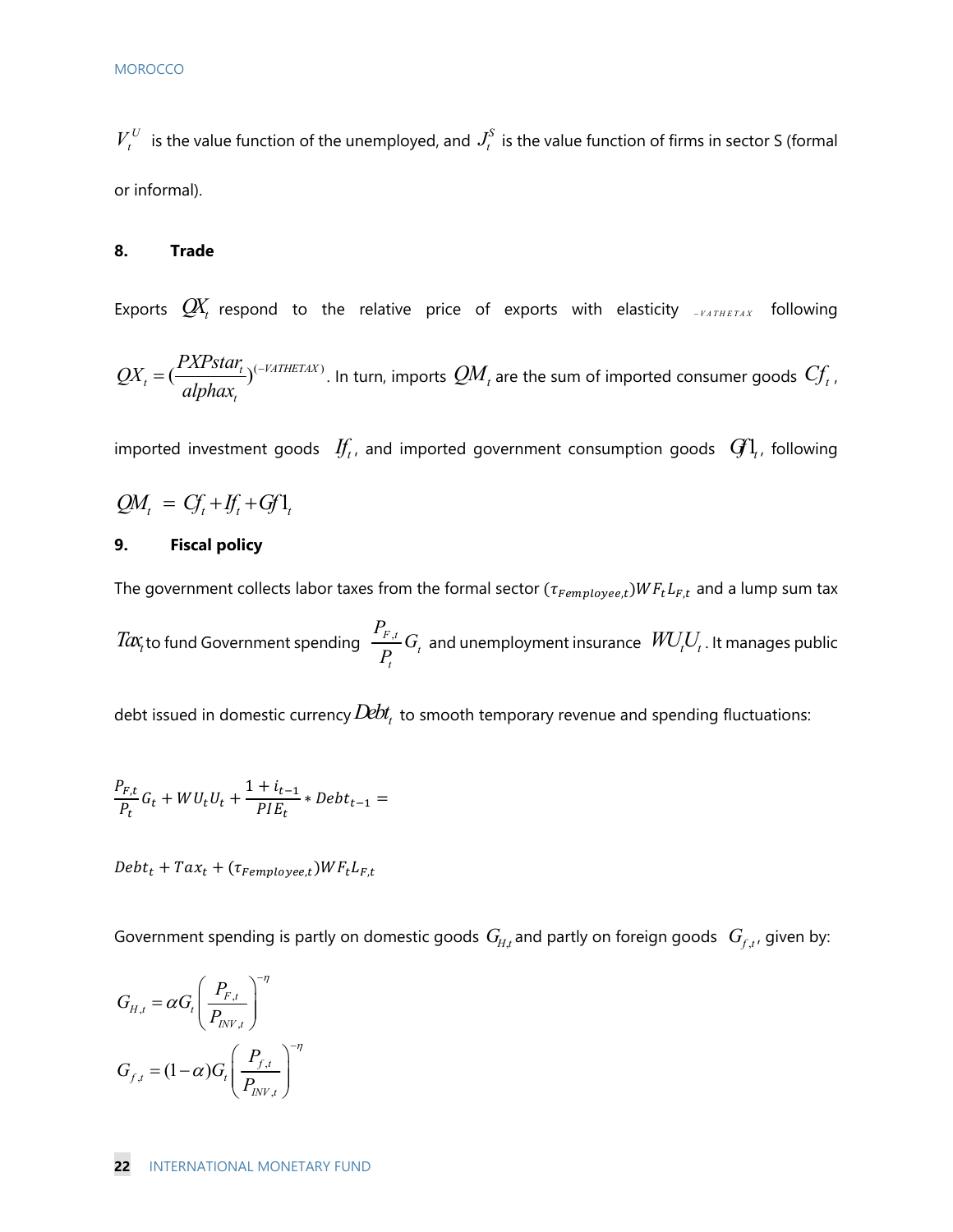Fiscal policy is geared at keeping the public debt to GDP ratio  $\frac{De_{0t}}{77}$ *t Debt*  $\overline{ZZ}$  fluctuating around a steady

state value *DEBTGDPbar* , and this is governed by:

$$
log\left(\frac{Debt_{t}}{ZZ_{t}}\right) = (1 - rhotaxF)^*log(DEBTGDPbar)
$$

$$
+rhotaxF * log\left(\frac{Debt_{t-1}}{ZZ_{t-1}}\right) + epsTax_{t}
$$

Similarly, the government spending to GDP ratio is kept around a given policy level *Gbar*, so that:

$$
log\left(\frac{G}{ZZ}\right) = (1 - rhoG)*log(Gbar) + rhoG*log\left(\frac{G_{t-1}}{ZZ_{t-1}}\right) + epsG_t
$$

Labor tax rates for employees and the unemployment allowance are kept stable around fixed levels (  $\textit{taxF\_employeebar}$  and *WUbar*). The fiscal adjustment takes place on the lump-sum taxes  $\textit{Tax}_t$ , according to:

$$
log(taxF_{\text{emptyee}_t}) = (1 - \text{rhotaxF}) * log(taxF_{\text{emptyee}_t})
$$
  
+
$$
rhotaxF * log(taxF_{\text{emptyee}_{t-1}}) + eptaxF_{\text{emptyee}_t}
$$

$$
log(WU_t) = (1 - rhoWU)^* log(WUbar) + rhoWU^* log(WU_{t-1}) + expWU_t
$$

#### **10. Monetary Policy**

The central bank follows an inflation targeting regime with a policy reaction function that cares about interest rate smoothing and cares about deviations of inflation and output from their steady state levels. The central bank's response function is thus:

$$
log (1+it)-log (1+iSS) = gamma* (log (1+it-1)-log (1+iSS))
$$

$$
+(1-gamma)* { gammaPE * (log (PIE) - log (PIESS)) + epsi;+gamma Y * (log (ZZ) - log (ZZSS)) }
$$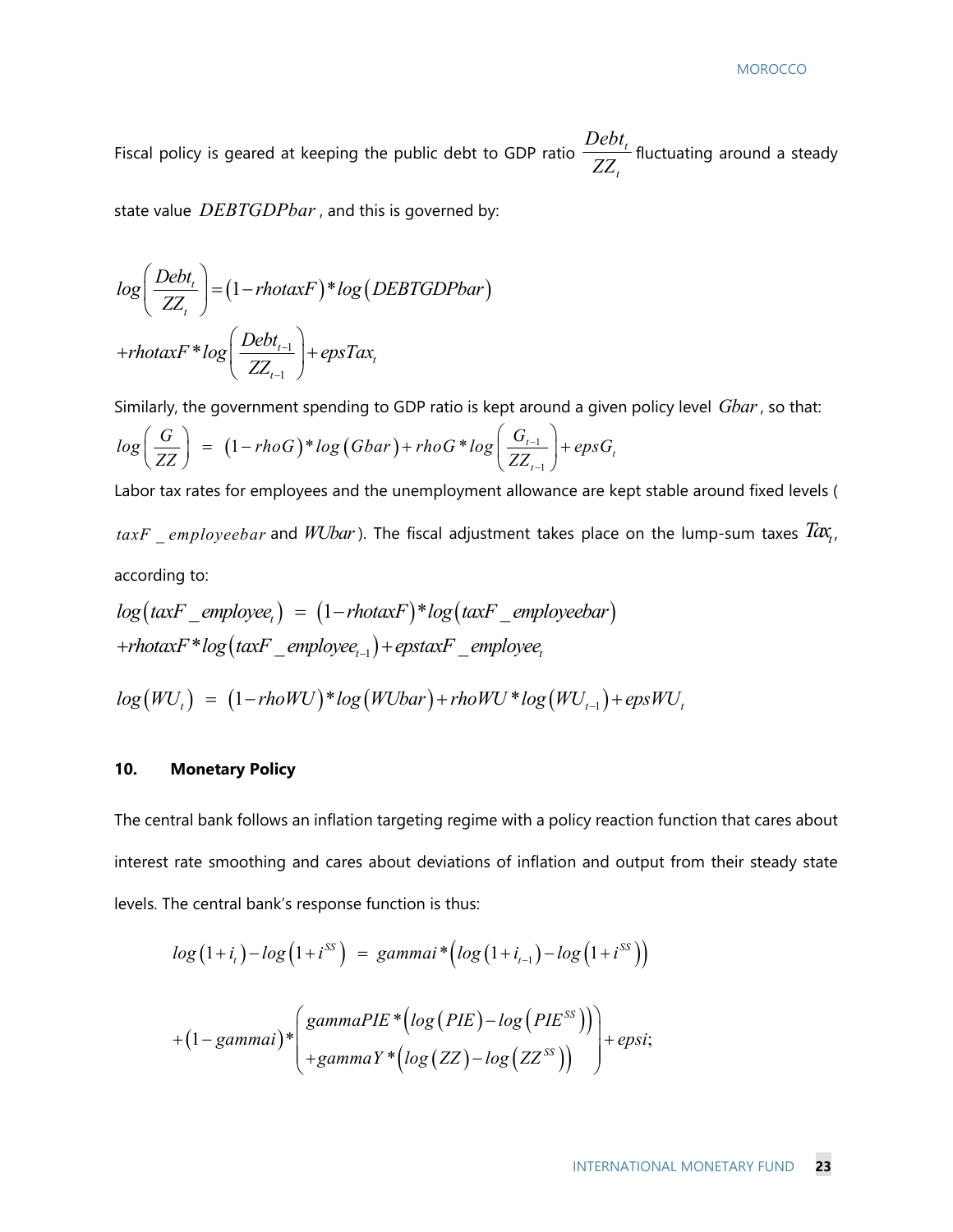#### **11. Market clearing**

The demand for formal goods  $Q\!D\!F_t$  is equal to the sum of formal consumption goods  $C\!F_t$ , formal goods used for investment  $\mathit{IH}_t$ , formal goods used for government consumption  $\mathit{G\!H}_t$ , and formal goods exported  $Q\!X_t$ .  $Q\!D\!F_t = CF_t + IH_t + GH_t + Q\!X_t$  In contrast, the demand for informal goods  $\textit{QDI}_t$  is only used to satisfy the consumption demand of informal goods  $\textit{CI}_t$ .  $\textit{QDI}_t$  =  $\textit{CI}_t$ 

At the aggregate level, the hiring costs and firm entry costs generate frictions that create a wedge between the production of formal and informal goods and the demand for both goods, explaining why reducing those frictions can increase both production and consumption. These productions functions are thus:

$$
YF_{t} = QDF_{t} + \frac{HCF_{t} * HF_{t}}{PFP_{t}} + \frac{NFE_{t} * ENTRYNF_{t}}{PFP_{t}} + \frac{dF_{t}}{2} * \left(\frac{PFP_{t}}{PFP_{t-1}} * \frac{PIEH_{t}}{PIE^{SS}} - 1\right)^{2} * \frac{QDFs_{t}}{PFP_{t}} * NF_{t}
$$
  

$$
YI_{t} + YHP_{t} = QDI_{t} + \frac{HCI_{t} * HI_{t}}{PHP_{t}} + \frac{NIE_{t} * ENTRYNI_{t}}{PHP_{t}} + \frac{dI_{t}}{2} * \left(\frac{PIP_{t}}{PIP_{t-1}} * \frac{PIEH_{t}}{PIE^{SS}} - 1\right)^{2} * \frac{QDIS_{t}}{PIP_{t}} * NI_{t}
$$

GDP is defined as usual, adjusting the components by their relative prices:

$$
ZZ_t = C_t + \frac{PFPP_t * PHP_t}{PHPP_t} * (I_t + G_t) + PFPP_t * PHP_t * QX_t - PfPP_t * QM_t
$$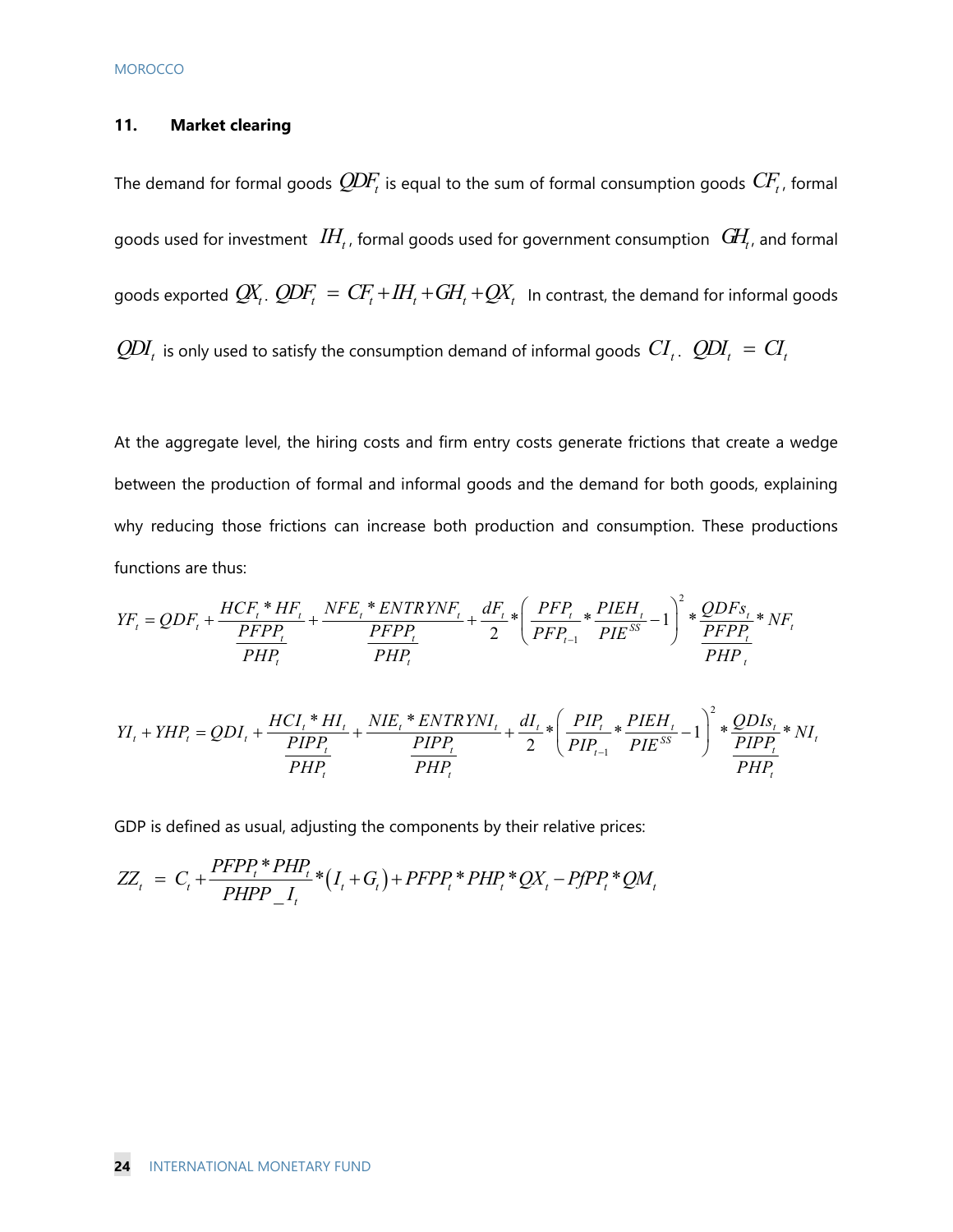| <b>Variable</b>                                    | Data (percent) |         |            | Data source and | <b>Model</b> |
|----------------------------------------------------|----------------|---------|------------|-----------------|--------------|
|                                                    | <b>Average</b> | Min     | <b>Max</b> | coverage        | (percent)    |
| Investment as a share of<br>GDP                    | 32.1           | 26.4    | 39.1       | HCP 2000-2017   | 31.7         |
| Household consumption<br>as a share of GDP         | 58.5           | 56.5    | 61.6       | HCP 2000-2017   | 58.6         |
| Public consumption as a<br>share of GDP            | 18.4           | 16.8    | 19.9       | HCP 2000-2017   | 18.3         |
| Imports of goods and<br>services as a share of GDP | 41.1           | 30.8    | 50.2       | HCP 2000-2017   | 40.4         |
| Exports of goods and<br>services as a share of GDP | 32.1           | 26.8    | 37.1       | HCP 2000-2017   | 31.7         |
| Unemployment rate                                  | 10.2           | 8.9     | 13.4       | HCP 2000-2017   | 10.2         |
| Shadow economy as a<br>share of GDP                | 17.9           | $11.5*$ | $24.2**$   | HCP-2013/2014   | 17.9         |
| Shadow economy as a<br>share of total employment   | 37.3           | $22.1*$ | $52.5***$  | HCP 2013/2014   | 45.4         |

# **Annex II. Evaluating the Steady State of the Model**

Note: \* means excluding agriculture, \*\* means including agriculture.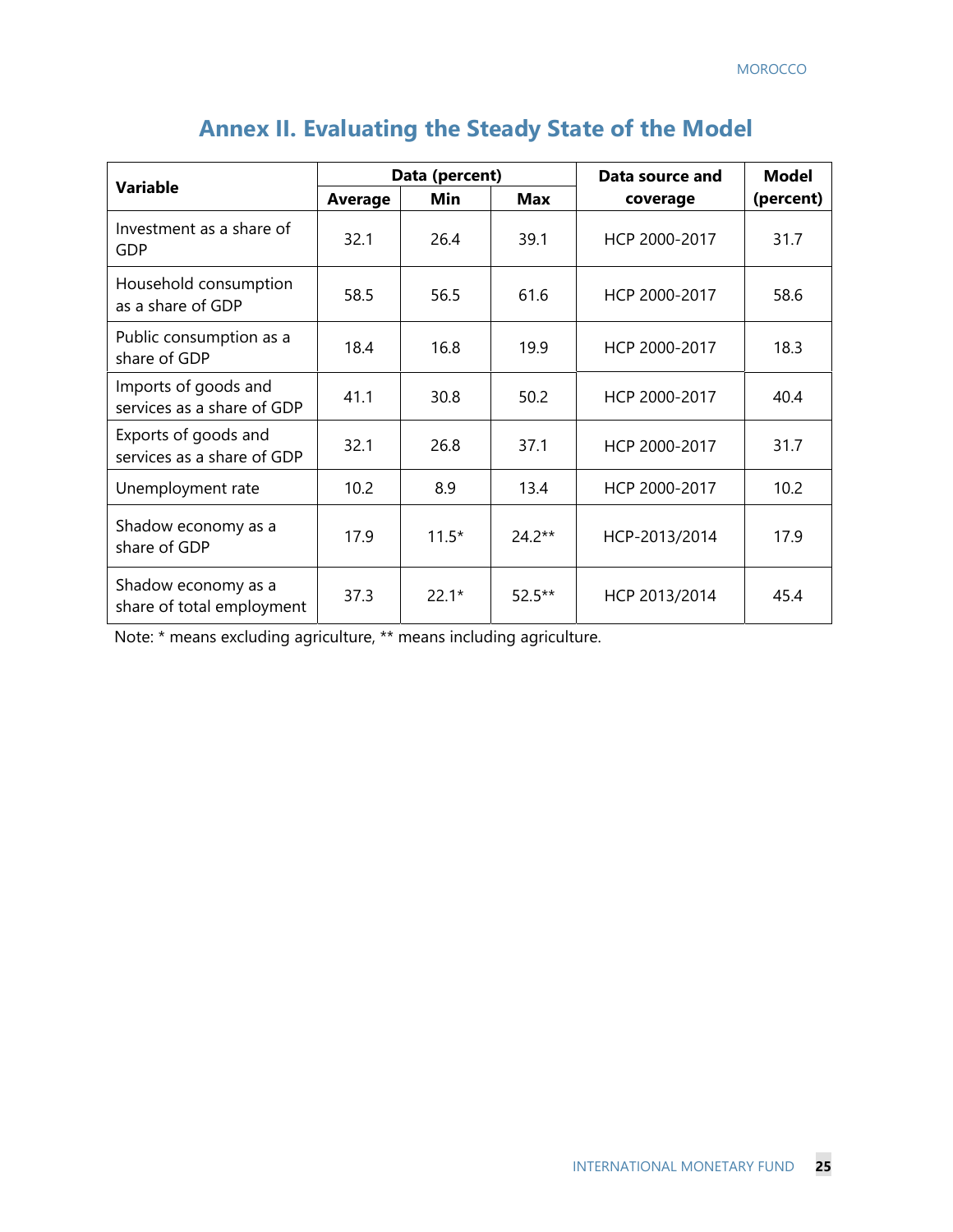# **Annex III. Calibration of Steady State Parameters1**

| Name of parameter/variable                                                    | <b>Value</b>   | <b>Source</b>                                                                    |
|-------------------------------------------------------------------------------|----------------|----------------------------------------------------------------------------------|
| Discount rate                                                                 | 0.98           | Based on historical data (2000-2017)                                             |
| Physical capital depreciation rate                                            | 0.045          | Based on historical data (2000-2017)                                             |
| Formal capital income share                                                   | 0.5            | Based on historical data (2000-2017)                                             |
| Informal capital income share                                                 | 0.1            | Based on historical data (2000-2017)                                             |
| Home inflation (%, y-o-y)                                                     | 2              | HCP (2000-2017)                                                                  |
| Exit rate of formal retailers                                                 | 0.32           | Authors' calculations based on bankruptcy data from<br>HCP and Inforisk          |
| Exit rate of informal retailers                                               | 0.5            | Assumed to be 50 percent higher than in the formal<br>sector                     |
| Firing probability in the formal sector                                       | 0.15           | Authors' calculations based on employment data<br>from HCP (2000-2017)           |
| Firing probability in the informal sector                                     | 0.45           | Authors' calculations based on employment data<br>from HCP (2000-2017)           |
| Ratio of hiring cost to wage in the formal sector                             | 1.75           | Global Competitiveness Index, World Bank Doing<br>Business, and ILO              |
| Ratio of hiring cost to wage in the informal sector                           | 0.44           | Assumed to be 1/4 of formal hiring cost                                          |
| Elasticity of substitution between home and<br>foreign goods                  | 0.6            | Ait Lahcen (2014)                                                                |
| Home bias                                                                     | 0.8            | Authors' calculation based on trade data (HCP 2000-<br>2017)                     |
| Export price elasticity                                                       | $\overline{c}$ | Trade Ministry, World Bank (2012), and Abbad (2017)                              |
| Share of income tax revenue to GDP (%)                                        | 0.04           | Ministry of Finance (2000-2017)                                                  |
| Exchange rate pass-through to import prices                                   | 0.4            | Goldfajn and Werlang (2000), and Abida and Sghaier<br>(2012)                     |
| Entry cost in the formal sector (in months of<br>production)                  | 2.07           | World Bank Doing Business, World Economic Forum,<br>and authors' calculation.    |
| Entry cost in the informal sector (in months of<br>production)                | 0.52           | Assumed to be 1/4 of formal entry cost                                           |
| Elasticity of hiring cost wrt to hiring probability in<br>the formal sector   | 0.5            | Munkacsi and Saxegaard (2017)                                                    |
| Elasticity of hiring cost wrt to hiring probability in<br>the informal sector | 0.5            | Munkacsi and Saxegaard (2017)                                                    |
| Elasticity of substitution between the formal and<br>informal goods           | 1.5            | Authors' calculations based on HCP data (2000-2017)                              |
| Formal bargaining power of workers                                            | 0.5            | Calibrated to match the unemployment rate                                        |
| Informal bargaining power of workers                                          | 0.1            | Calibrated to match the unemployment rate and<br>lower than in the formal sector |

<sup>&</sup>lt;sup>1</sup> Several robustness checks were performed to ensure that the main findings are not sensitive to the assumptions made to calibrate the steady state.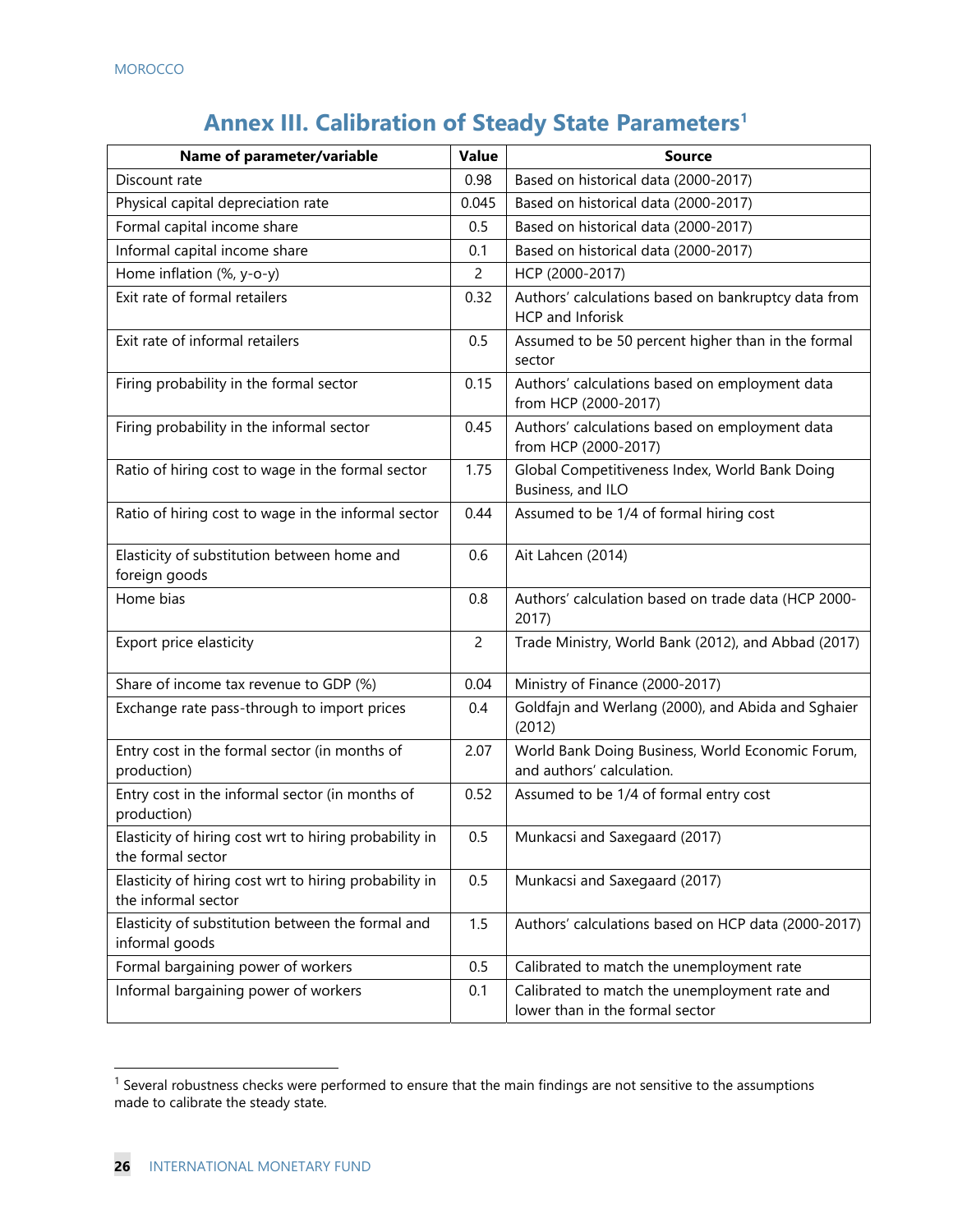# **References**

- Anand, R., & Khera, P. (2016). Macroeconomic Impact of Product and Labor Market Reform on Informality and Unemployment in India. IMF Working Paper WP/16/47 (Washington: International Monetary Fund).
- Angel-Urdinola, D., & Tanabe, K. (2012). Micro-Determinants of Informal Employment in the Middle-East and North Africa Region. World Bank SP Discussion Paper No. 12/01 (Washington: World Bank).
- Bassanini, A., Nunziata, L., & Venn , D. (2009). Job Protection Legislation and Productivity Growth in OECD countries. Economic Policy, Volume 24, Issue 58, 349–402.
- Bordon, A., Ebeke, C., & Shirono, K. (2016). When Do Structural Reforms Work? On the Role of the Business Cycle and Macroeconomic Policies. IMF Working Paper WP/16/62 (Washington: International Monetary Fund).
- Boudarbat, B., & Egel , D. (2014). The Effectiveness of Vocational Training in Morocco: Quasi-Experimental Evidence. Regional and Sectoral Economic Studies vol. 14, issue 2.
- Bouis, R., & Duval, R. (2011). Raising Potential Growth After the Crisis: A Quantitative Assessment of the Potential Gains from Various Structural Reforms in the OECD Area and Beyond. OECD Economics Department Working Papers 835.
- Cacciatore, M., Duval, R., & Fiori, G. (2012). Short-Term Gain or Pain? A DSGE Model-Based Analysis of the Short-Term Effects of Structural Reforms in Labour and Product Markets. OECD Economics Department Working Papers, No. 948.
- Campos, N., Estrin, S., & Proto, E. (2010). Corruption as a Barrier to Entry: Theory and Evidence. CEPR Discussion Paper 8061.
- Dabla-Norris, E., Ho, G., & Kyobe, A. (2016). Structural Reforms and Productivity Growth in Emerging Market and Developing Economies. IMF Working Paper WP/16/15 (Washington: International Monetary Fund).
- Egert, B. (2017). The Quantification of Structural Reforms. OECD Economics Department Working Papers, 54.
- International Monetary Fund. (2011). Labor Market Reforms and unemployment Outcomes. IMF Country Report No. 11/341 (Washington).
- International Monetary Fund. (2013). Morocco: Selected Issues. IMF Country Report No. 13/110 (Washington).